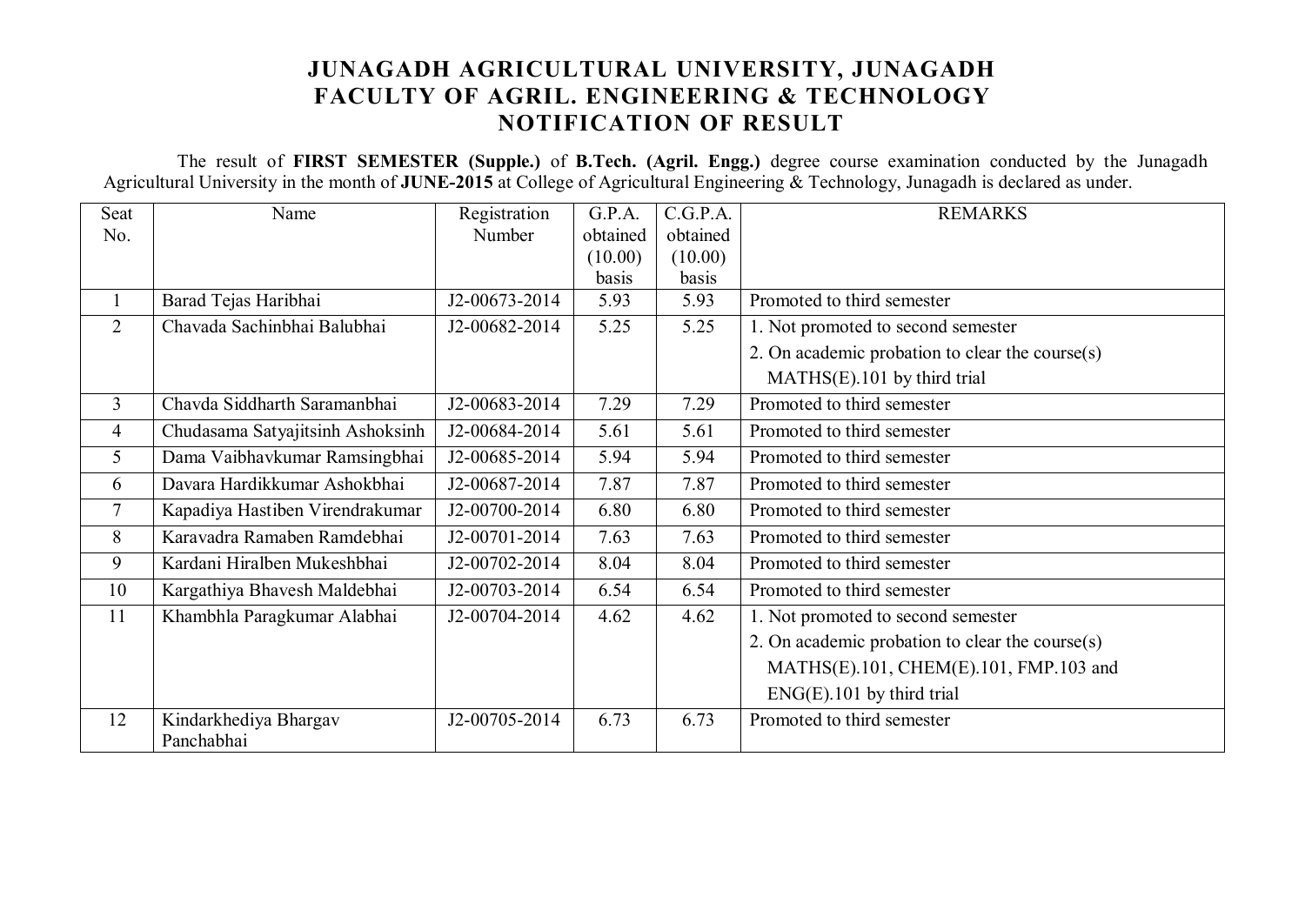| 13 | Makwana Shrikant Lakhmanbhai        | J2-00709-2014 | 5.33 | 5.33 | 1. Not promoted to third semester                        |
|----|-------------------------------------|---------------|------|------|----------------------------------------------------------|
|    |                                     |               |      |      | 2. On academic probation to clear the course(s)          |
|    |                                     |               |      |      | CHEM(E).101 by third trial                               |
|    |                                     |               |      |      | 3. He has also to clear the course(s) FMP. 102 of second |
|    |                                     |               |      |      | semester by second trial                                 |
| 14 | Malaviya Bhargav Vithalbhai         | J2-00710-2014 | 6.77 | 6.77 | Promoted to third semester                               |
| 15 | Mandani Ghanshyam Govindbhai        | J2-00711-2014 | 6.92 | 6.92 | Promoted to third semester                               |
| 16 | Maru Rashmitaben Lakhamanbhai       | J2-00712-2014 | 8.08 | 8.08 | Promoted to third semester                               |
| 17 | Parmar Ajaykumar Vijaykumar         | J2-00716-2014 | 6.01 | 6.01 | Promoted to third semester                               |
| 18 | Raval Artiben Naranbhai             | J2-00720-2014 | 4.18 | 4.18 | 1. Not promoted to second semester                       |
|    |                                     |               |      |      | 2. On academic probation to clear the course(s)          |
|    |                                     |               |      |      | MATHS(E).101, CHEM(E).101, FMP.103 and                   |
|    |                                     |               |      |      | $ENG(E)$ .101 by third trial                             |
| 19 | Rohit Singh                         | J2-00722-2014 | 6.68 | 6.68 | Promoted to third semester                               |
| 20 | Sabalpara Nikunj Anilbhai           | J2-00723-2014 | 6.03 | 6.03 | Promoted to third semester                               |
| 21 | Satish Kumar                        | J2-00727-2014 | 6.84 | 6.84 | Promoted to third semester                               |
| 22 | Savsani Shyamkumar Mukeshbhai       | J2-00728-2014 | 6.14 | 6.14 | Promoted to third semester                               |
| 23 | Vadhiya Nirajkumar Devabhai         | J2-00739-2014 | 6.69 | 6.69 | Promoted to third semester                               |
| 24 | Vaghasiya Sagarkumar<br>Mansukhbhai | J2-00742-2014 | 6.62 | 6.62 | Promoted to third semester                               |
| 25 | Varaniya Yuvarajbhai Bharatbhai     | J2-00744-2014 | 5.84 | 5.84 | Promoted to third semester                               |
| 26 | Viramgama Lalji Vinodbhai           | J2-00746-2014 | 6.61 | 6.61 | Promoted to third semester                               |
| 27 | Vasoya Nikunj Rajeshbhai            | J2-00667-2013 | 3.30 | 3.30 | 1. Not promoted to second semester                       |
|    |                                     |               |      |      | 2. Discontinued from Uni. Enrolment due to failure to    |
|    |                                     |               |      |      | clear the course MATHS(E).101, CHEM(E).101,              |
|    |                                     |               |      |      | FMP.103 and ENG(E).101 by fourth and final trial         |

The result of **SECOND SEMESTER (Regular)** of **B.Tech. (Agril. Engg.)** degree course examination conducted by the Junagadh Agricultural University in the month of **June-2015** at College of Agricultural Engineering & Technology, Junagadh is declared as under.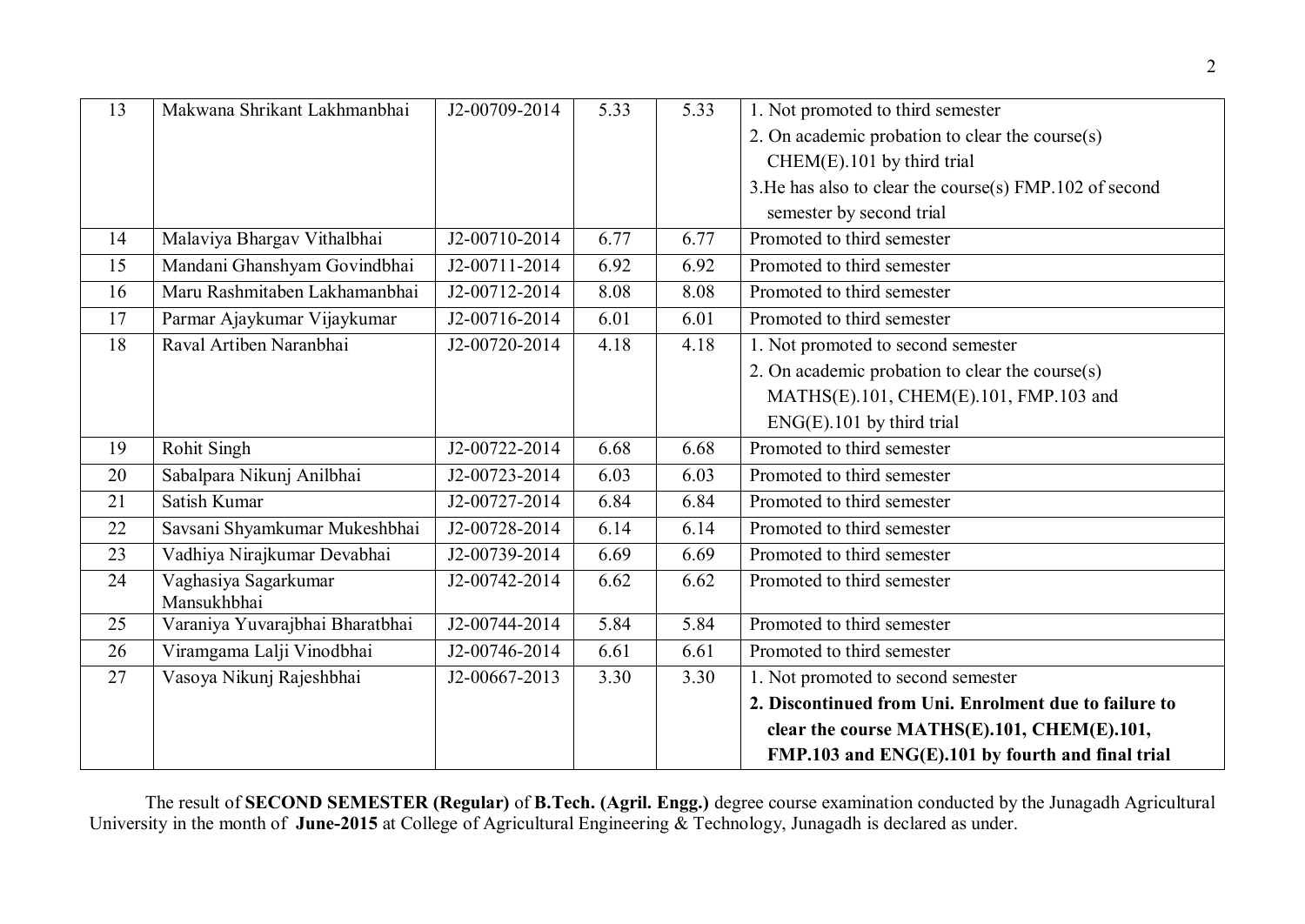| Seat             | Name                             | Registration  | G.P.A.   | C.G.P.A. | <b>REMARKS</b>                                  |
|------------------|----------------------------------|---------------|----------|----------|-------------------------------------------------|
| No.              |                                  | Number        | obtained | obtained |                                                 |
|                  |                                  |               | (10.00)  | (10.00)  |                                                 |
|                  |                                  |               | basis    | basis    |                                                 |
| $\mathbf{1}$     | Ahir Prakashbhai Bijalbhai       | J2-00670-2014 | 8.56     | 8.44     | Promoted to third semester                      |
| $\overline{2}$   | Amipara Kishan Sharadbhai        | J2-00671-2014 | 6.80     | 6.93     | Promoted to third semester                      |
| $\overline{3}$   | Amrutiya Mayank Dalsukhbhai      | J2-00672-2014 | 8.01     | 8.12     | Promoted to third semester                      |
| $\overline{4}$   | Barad Tejas Haribhai             | J2-00673-2014 | 6.40     | 6.17     | Promoted to third semester                      |
| $\overline{5}$   | Bhajgotar Sushil Rambhai         | J2-00674-2014 | 6.60     | 6.53     | Promoted to third semester                      |
| $\overline{6}$   | Bhanderi Ravi Rameshbhai         | J2-00675-2014 | 7.83     | 8.03     | Promoted to third semester                      |
| $\overline{7}$   | Bhanvadiya Rofil Rahimbhai       | J2-00676-2014 | 8.37     | 8.28     | Promoted to third semester                      |
| 8                | <b>Bhavesh Donda</b>             | J2-00677-2014 | 6.81     | 6.93     | Promoted to third semester                      |
| $\boldsymbol{9}$ | Bhesaniya Gaurang Raghubhai      | J2-00678-2014 | 7.91     | 7.62     | Promoted to third semester                      |
| 10               | Bhuva Dhara Mansukhbhai          | J2-00679-2014 | 8.32     | 8.49     | Promoted to third semester                      |
| 11               | Bhuva Sachin Sanatkumar          | J2-00680-2014 | 8.02     | 7.84     | Promoted to third semester                      |
| 12               | Chaudhari Krunalkumar Mohanbhai  | J2-00681-2014 | 6.98     | 6.90     | Promoted to third semester                      |
| 13               | Chavda Siddharth Saramanbhai     | J2-00683-2014 | 7.20     | 7.24     | Promoted to third semester                      |
| 14               | Chudasama Satyajitsinh Ashoksinh | J2-00684-2014 | 5.53     | 5.57     | 1. Promoted to third semester                   |
|                  |                                  |               |          |          | 2. On academic probation to clear the course(s) |
|                  |                                  |               |          |          | PFE.102 and FMP.102 by second trial             |
| 15               | Dama Vaibhavkumar Ramsingbhai    | J2-00685-2014 | 5.35     | 5.65     | 1. Promoted to third semester                   |
|                  |                                  |               |          |          | 2. On academic probation to clear the course(s) |
|                  |                                  |               |          |          | PFE.102 and FMP.106 by second trial             |
| 16               | Davara Hardikkumar Ashokbhai     | J2-00687-2014 | 7.50     | 7.69     | Promoted to third semester                      |
| 17               | Dholariya Dushyantkumar          | J2-00688-2014 | 6.70     | 7.19     | Promoted to third semester                      |
|                  | Jayantibhai                      |               |          |          |                                                 |
| 18               | Dhrangu Darshitaben Nathubhai    | J2-00689-2014 | 8.29     | 8.34     | Promoted to third semester                      |
| 19               | Domadiya Alpaben Harsukhbhai     | J2-00690-2014 | 7.83     | 7.74     | Promoted to third semester                      |
| 20               | Domadiya Dhaval Kamleshbhai      | J2-00691-2014 | 6.46     | 6.44     | Promoted to third semester                      |
| $\overline{21}$  | Gamdha Vivek Jaysukhbhai         | J2-00692-2014 | 7.42     | 7.52     | Promoted to third semester                      |
| $\overline{22}$  | Gelani Kinnar Arvindbhai         | J2-00693-2014 | 7.78     | 7.88     | Promoted to third semester                      |
| $\overline{23}$  | Ghodasara Dharmikkumar           | J2-00694-2014 | 6.57     | 6.73     | Promoted to third semester                      |
|                  | Mahendrakumar                    |               |          |          |                                                 |
| 24               | Godham Kajalben Kanubhai         | J2-00695-2014 | 8.79     | 8.81     | Promoted to third semester                      |

3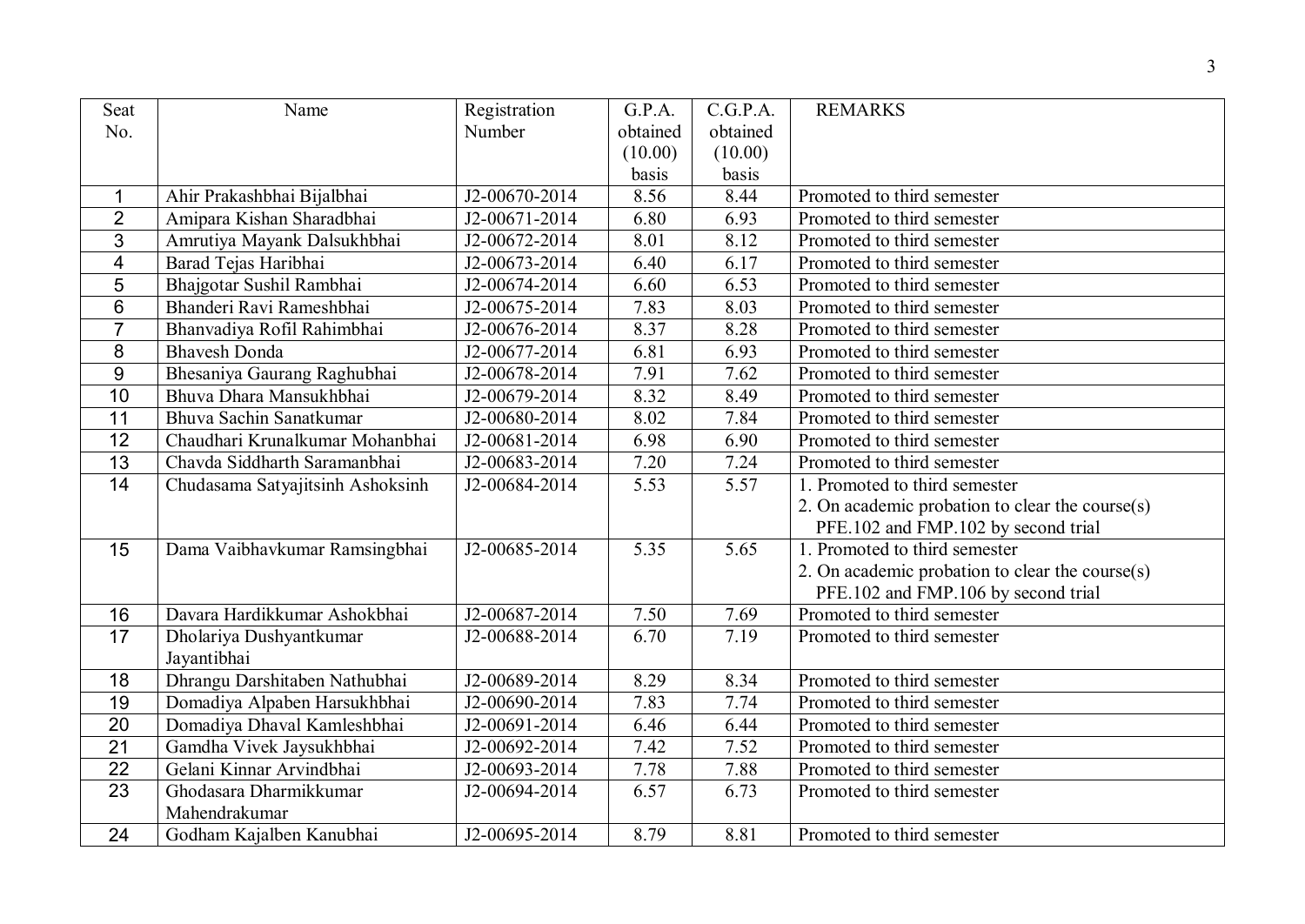| 25              | Hirapara Nikhilkumar Jentibhai    | J2-00696-2014               | 7.65 | 7.72 | Promoted to third semester                           |
|-----------------|-----------------------------------|-----------------------------|------|------|------------------------------------------------------|
| 26              | Jalu Mayur Vajubhai               | J2-00697-2014               | 7.35 | 7.15 | Promoted to third semester                           |
| 27              | Jitiya Ravibhai Khushalbhai       | J2-00698-2014               | 6.90 | 7.27 | Promoted to third semester                           |
| 28              | Kanani Darshakkumar Bhanubhai     | J2-00699-2014               | 7.08 | 7.37 | Promoted to third semester                           |
| $\overline{29}$ | Kapadiya Hastiben Virendrakumar   | J2-00700-2014               | 7.10 | 6.95 | Promoted to third semester                           |
| $\overline{30}$ | Karavadra Ramaben Ramdebhai       | J2-00701-2014               | 7.90 | 7.77 | Promoted to third semester                           |
| 31              | Kardani Hiralben Mukeshbhai       | J2-00702-2014               | 8.03 | 8.04 | Promoted to third semester                           |
| 32              | Kargathiya Bhavesh Maldebhai      | J2-00703-2014               | 6.80 | 6.67 | Promoted to third semester                           |
| 33              | Kindarkhediya Bhargav Panchabhai  | J2-00705-2014               | 6.78 | 6.75 | Promoted to third semester                           |
| $\overline{34}$ | Kobiya Sagar Kamlesh              | J2-00706-2014               | 7.81 | 7.97 | Promoted to third semester                           |
| $\overline{35}$ | Kumbhani Nirav Dineshbhai         | J2-00707-2014               | 7.75 | 7.54 | Promoted to third semester                           |
| $\overline{36}$ | Makawana Subhashbhai Dineshbhai   | J2-00708-2014               | 7.40 | 7.49 | Promoted to third semester                           |
| $\overline{37}$ | Makwana Shrikant Lakhmanbhai      | J2-00709-2014               | 5.33 | 5.33 | 1. Not promoted to third semester                    |
|                 |                                   |                             |      |      | 2. On academic probation to clear the course(s)      |
|                 |                                   |                             |      |      | FMP.102 by second trial                              |
|                 |                                   |                             |      |      | 3. He has also to clear the course(s) CHEM(E).101 of |
|                 |                                   |                             |      |      | first semester by third trial                        |
|                 |                                   |                             |      |      |                                                      |
| 38              | Malaviya Bhargav Vithalbhai       | J2-00710-2014               | 6.36 | 6.57 | Promoted to third semester                           |
| 39              | Mandani Ghanshyam Govindbhai      | J2-00711-2014               | 6.83 | 6.88 | Promoted to third semester                           |
| 40              | Maru Rashmitaben Lakhamanbhai     | J2-00712-2014               | 7.60 | 7.84 | Promoted to third semester                           |
| $\overline{41}$ | Mavani Ayushi Vinodbhai           | J2-00713-2014               | 6.33 | 6.32 | Promoted to third semester                           |
| 42              | Nakum Divyangkumar Anubhai        | J2-00714-2014               | 7.18 | 7.12 | Promoted to third semester                           |
| 43              | Parmar Meet Mukeshbhai            | J2-00715-2014               | 6.43 | 6.38 | Promoted to third semester                           |
| 44              | Parmar Ajaykumar Vijaykumar       | J2-00716-2014               | 6.40 | 6.20 | Promoted to third semester                           |
| 45              | Pithiya Paresh Desurbhai          | $\overline{J2}$ -00717-2014 | 7.54 | 7.85 | Promoted to third semester                           |
| 46              | Rabadiya Darshilkumar Jaysukhbhai | J2-00718-2014               | 7.16 | 7.22 | Promoted to third semester                           |
| 47              | Rahul Kumar                       | J2-00719-2014               | 7.30 | 7.43 | Promoted to third semester                           |
| 48              | Ribadiya Vrijeshkumar Mathurbhai  | J2-00721-2014               | 7.20 | 7.33 | Promoted to third semester                           |
| 49              | Rohit Singh                       | J2-00722-2014               | 6.46 | 6.57 | Promoted to third semester                           |
| 50              | Sabalpara Nikunj Anilbhai         | J2-00723-2014               | 5.83 | 5.93 | 1. Promoted to third semester                        |
|                 |                                   |                             |      |      | 2. On academic probation to clear the course $(s)$   |
|                 |                                   |                             |      |      | FMP.102, FMP.106 by second trial                     |
| 51              | Sanghani Jeet Odhavjibhai         | J2-00724-2014               | 7.26 | 7.44 | Promoted to third semester                           |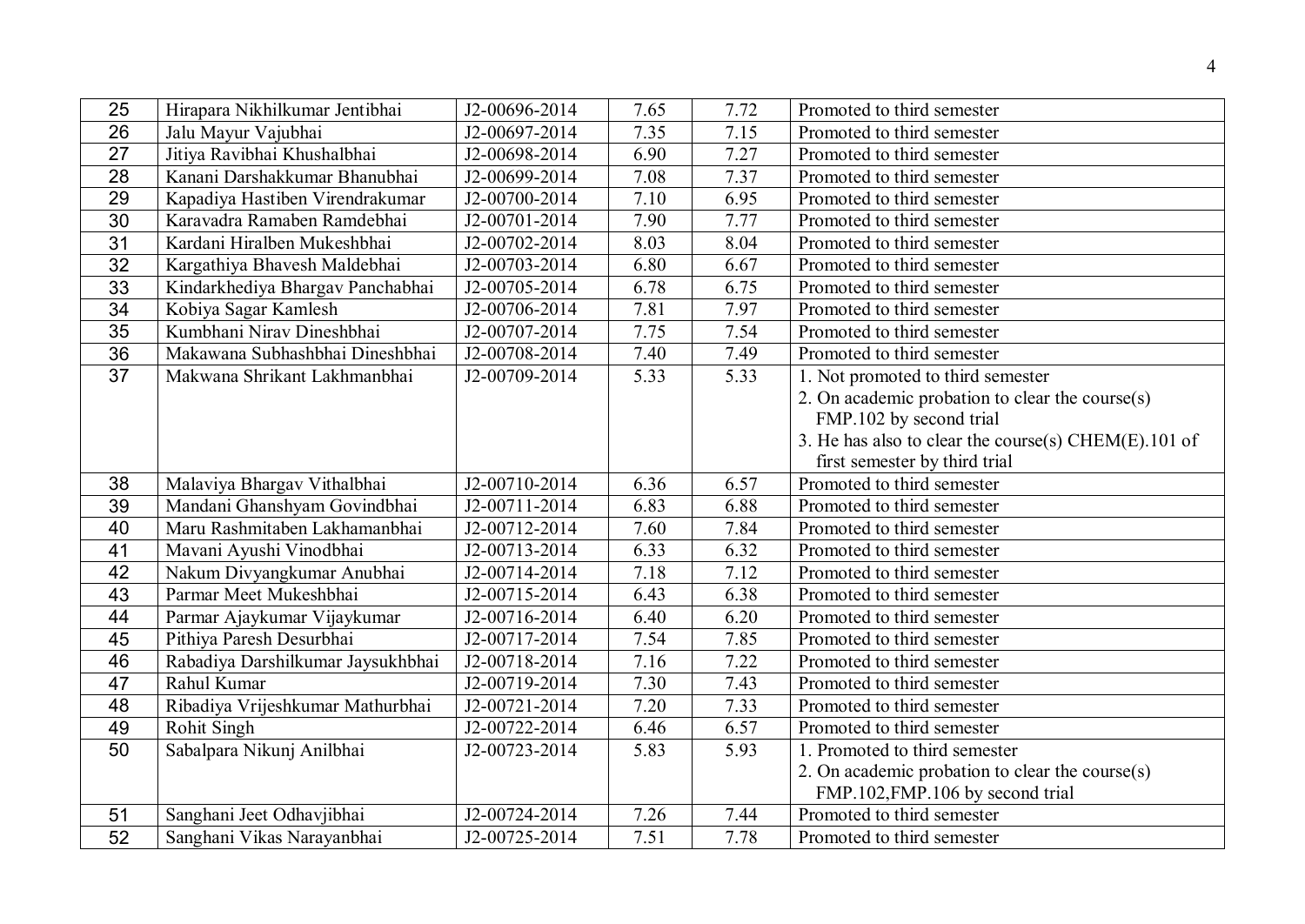| 53              | Satish Kumar                     | J2-00727-2014               | 6.50 | 6.67 | Promoted to third semester                         |
|-----------------|----------------------------------|-----------------------------|------|------|----------------------------------------------------|
| 54              | Savsani Shyamkumar Mukeshbhai    | J2-00728-2014               | 6.43 | 6.29 | Promoted to third semester                         |
| 55              | Shekhada Kashyap Jamanbhai       | J2-00729-2014               | 7.40 | 7.60 | Promoted to third semester                         |
| $\overline{56}$ | Shishupal Choudhary              | J2-00730-2014               | 6.86 | 7.13 | Promoted to third semester                         |
| 57              | Sindhal Hiren Karshanbhai        | J2-00731-2014               | 5.31 | 5.59 | 1. Promoted to third semester                      |
|                 |                                  |                             |      |      | 2. On academic probation to clear the course $(s)$ |
|                 |                                  |                             |      |      | PFE.102, FMP.106 by second trial                   |
| 58              | Sirwani Prakash Mukesh           | J2-00732-2014               | 8.26 | 8.39 | Promoted to third semester                         |
| 59              | Sonagara Milan Virjibhai         | J2-00733-2014               | 7.04 | 7.25 | Promoted to third semester                         |
| 60              | Tank Dhara Prabhudasbhai         | J2-00734-2014               | 8.41 | 8.48 | Promoted to third semester                         |
| 61              | Tank Dhavalkumar Hiteshbhai      | J2-00735-2014               | 8.05 | 7.93 | Promoted to third semester                         |
| 62              | Thanki Sandip Narbheshankar      | J2-00736-2014               | 7.40 | 7.41 | Promoted to third semester                         |
| 63              | Usdadiya Deep Dilsukhbhai        | J2-00737-2014               | 7.54 | 7.68 | Promoted to third semester                         |
| 64              | Vachhani Shanikumar Rameshbhai   | J2-00738-2014               | 7.36 | 7.37 | Promoted to third semester                         |
| 65              | Vadhiya Nirajkumar Devabhai      | J2-00739-2014               | 6.57 | 6.63 | Promoted to third semester                         |
| 66              | Vagadiya Dishaben Parsotambhai   | J2-00740-2014               | 7.48 | 7.68 | Promoted to third semester                         |
| 67              | Vaghasiya Keyur Jitendrabhai     | J2-00741-2014               | 7.75 | 7.98 | Promoted to third semester                         |
| 68              | Vaghasiya Sagarkumar Mansukhbhai | J2-00742-2014               | 6.47 | 6.54 | Promoted to third semester                         |
| 69              | Vamja Maulikbhai Sureshbhai      | J2-00743-2014               | 7.20 | 7.30 | Promoted to third semester                         |
| 70              | Varaniya Yuvarajbhai Bharatbhai  | J2-00744-2014               | 5.55 | 5.70 | 1. Promoted to third semester                      |
|                 |                                  |                             |      |      | 2. On academic probation to clear the course(s)    |
|                 |                                  |                             |      |      | FMP.102, FMP.106 by second trial                   |
| 71              | Vekariya Vaibhavkumar Sureshbhai | J2-00745-2014               | 7.50 | 7.50 | Promoted to third semester                         |
| 72              | Viramgama Lalji Vinodbhai        | J2-00746-2014               | 6.67 | 6.64 | Promoted to third semester                         |
| $\overline{73}$ | Virenkumar Mehta                 | J2-00747-2014               | 7.85 | 8.03 | Promoted to third semester                         |
| 74              | Yashwant                         | J2-00748-2014               | 7.55 | 7.46 | Promoted to third semester                         |
| $\overline{75}$ | Zala Lizaben Rajasibhai          | J2-00749-2014               | 8.00 | 8.13 | Promoted to third semester                         |
| 76              | Zalavadia Shlok Kantibhai        | $\overline{J2-00}$ 750-2014 | 7.17 | 7.21 | Promoted to third semester                         |
| $\overline{77}$ | Barjod Nitabahen Bharatbhai      | J2-00496-2012               | 5.73 | 5.70 | Promoted to third semester                         |
| 78              | Parmar Mehul Mansukhbhai         | J2-00550-2012               | 5.47 | 5.52 | 1. Promoted to third semester                      |
|                 |                                  |                             |      |      | 2. On academic probation to clear the course $(s)$ |
|                 |                                  |                             |      |      | FMP.106 by second trial                            |
| 79              | Solanki Parth Maheshbhai         | J2-00655-2013               | 5.61 | 5.45 | Promoted to third semester                         |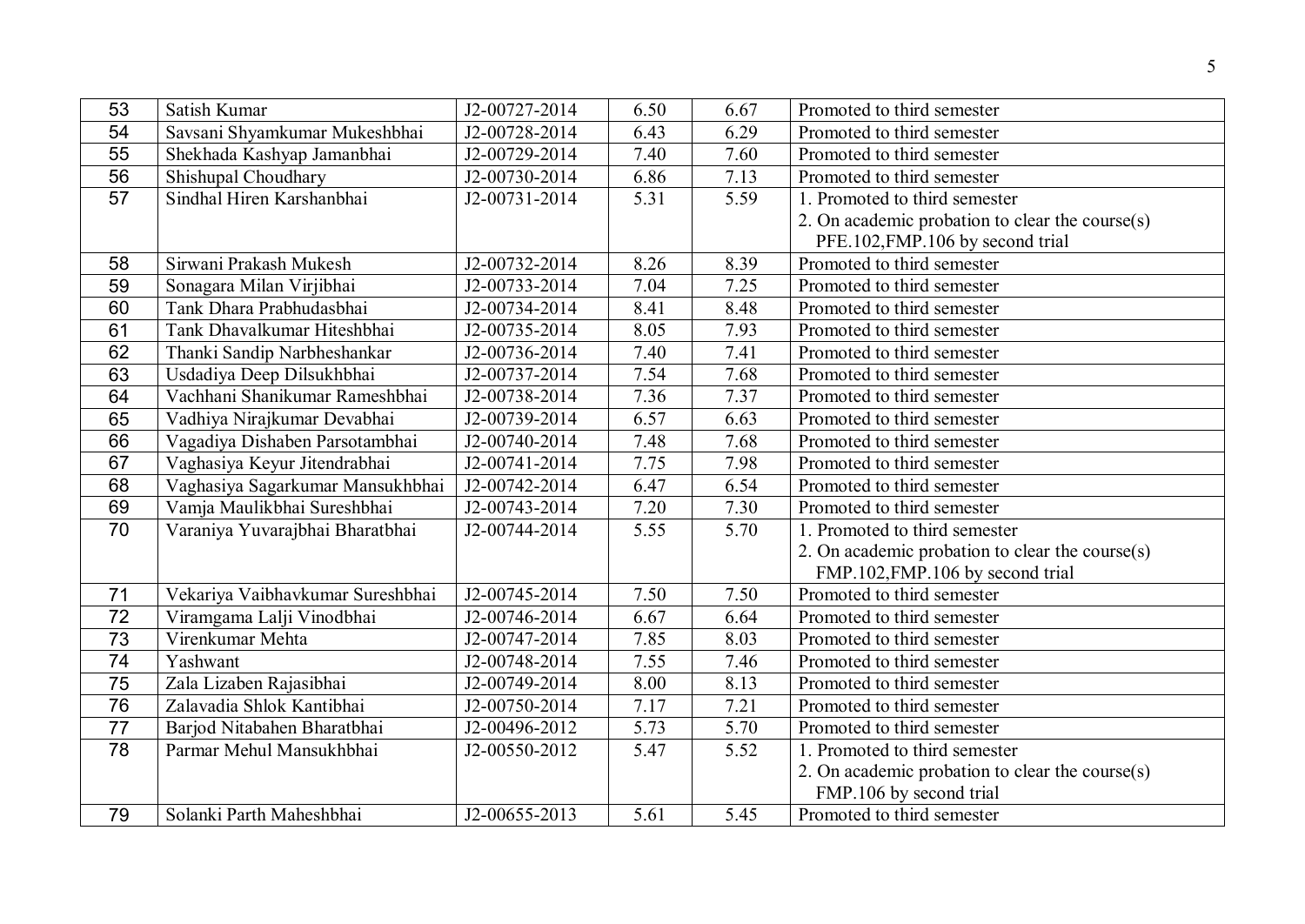The result of **THIRD SEMESTER (Supple.)** of **B.Tech. (Agril. Engg.)** degree course examination conducted by the Junagadh Agricultural University in the month of **June-2015** at College of Agricultural Engineering & Technology, Junagadh is declared as under.

| Seat           | Name                          | Registration  | G.P.A.          | C.G.P.A.        | <b>REMARKS</b>                                  |
|----------------|-------------------------------|---------------|-----------------|-----------------|-------------------------------------------------|
| No.            |                               | Number        | obtained        | obtained        |                                                 |
|                |                               |               | $(10.00)$ basis | $(10.00)$ basis |                                                 |
| $\mathbf{1}$   | Binjoo Kumar                  | J2-00589-2013 | 5.45            | 5.61            | 1. Not promoted to fifth semester               |
|                |                               |               |                 |                 | 2. He has to clear the course(s) SWE.202,       |
|                |                               |               |                 |                 | SWE.204, APE.202, FMP.204 and APE.204 of        |
|                |                               |               |                 |                 | fourth semester by second trial                 |
| 2              | Chaudhari Hirenbhai Navinbhai | J2-00591-2013 | 5.29            | 5.61            | Promoted to fifth semester                      |
| $\overline{3}$ | Chavda Shaktisinh Kanjibhai   | J2-00594-2013 | 5.93            | 5.99            | Promoted to fifth semester                      |
| $\overline{4}$ | Kakadiya Nikunjkumar          | J2-00614-2013 | 5.69            | 5.73            | Promoted to fifth semester                      |
|                | Dharamshibhai                 |               |                 |                 |                                                 |
| 5              | Rathod Darshan Durlabhjibhai  | J2-00642-2013 | 5.64            | 5.69            | Promoted to fifth semester                      |
| 6              | Rathva Ranjitbhai Ishwarbhai  | J2-00643-2013 | 6.69            | 6.55            | Promoted to fifth semester                      |
| $\overline{7}$ | Kathiriya Ankit Ramnikbhai    | J2-00531-2012 | 5.88            | 5.55            | Promoted to fifth semester                      |
| 8              | Manavdariya Nikhilkumar       | J2-00442-2011 | 5.51            | 5.78            | Promoted to fifth semester                      |
|                | Harasukhbhai                  |               |                 |                 |                                                 |
| 9              | Damor Bhalejbhai Bhagavanbhai | J2-00337-2010 | 5.20            | 5.36            | Promoted to fourth semester                     |
| 10             | Bamanya Sahdev Gopalbhai      | JD2-0034-2014 | 5.75            | 5.75            | Promoted to fifth semester                      |
| 11             | <b>Bhabhor Mukeshkumar</b>    | JD2-0035-2014 | 5.94            | 5.94            | Promoted to fifth semester                      |
|                | Shakrabhai                    |               |                 |                 |                                                 |
| 12             | Dodiya Nilendrakumar          | JD2-0036-2014 | 6.11            | 6.11            | Promoted to fifth semester                      |
|                | Kishanbhai                    |               |                 |                 |                                                 |
| 13             | Kunjadiya Bipinkumar Manubhai | JD2-0038-2014 | 5.41            | 5.41            | Promoted to fifth semester                      |
| 14             | Maradia Parth Kantilal        | JD2-0040-2014 | 5.78            | 5.78            | Promoted to fifth semester                      |
| 15             | Maradiya Ashruti              | JD2-0041-2014 | 6.04            | 6.04            | Promoted to fifth semester                      |
|                | Bhagavanjibhai                |               |                 |                 |                                                 |
| 16             | Paghadal Parth Dhanjibhai     | JD2-0042-2014 | 5.11            | 5.11            | 1. Not promoted to fifth semester               |
|                |                               |               |                 |                 | 2. On academic probation to clear the course(s) |
|                |                               |               |                 |                 | FMP.201 by third trial                          |
|                |                               |               |                 |                 | 3. He has also to clear the course(s) FMP.202,  |
|                |                               |               |                 |                 | SWE.202, FMP.204 and APE.204 of fourth          |
|                |                               |               |                 |                 | semester by second trial                        |
| 17             | Patel Harshkumar Jagdishbhai  | JD2-0043-2014 | 5.58            | 5.58            | Promoted to fifth semester                      |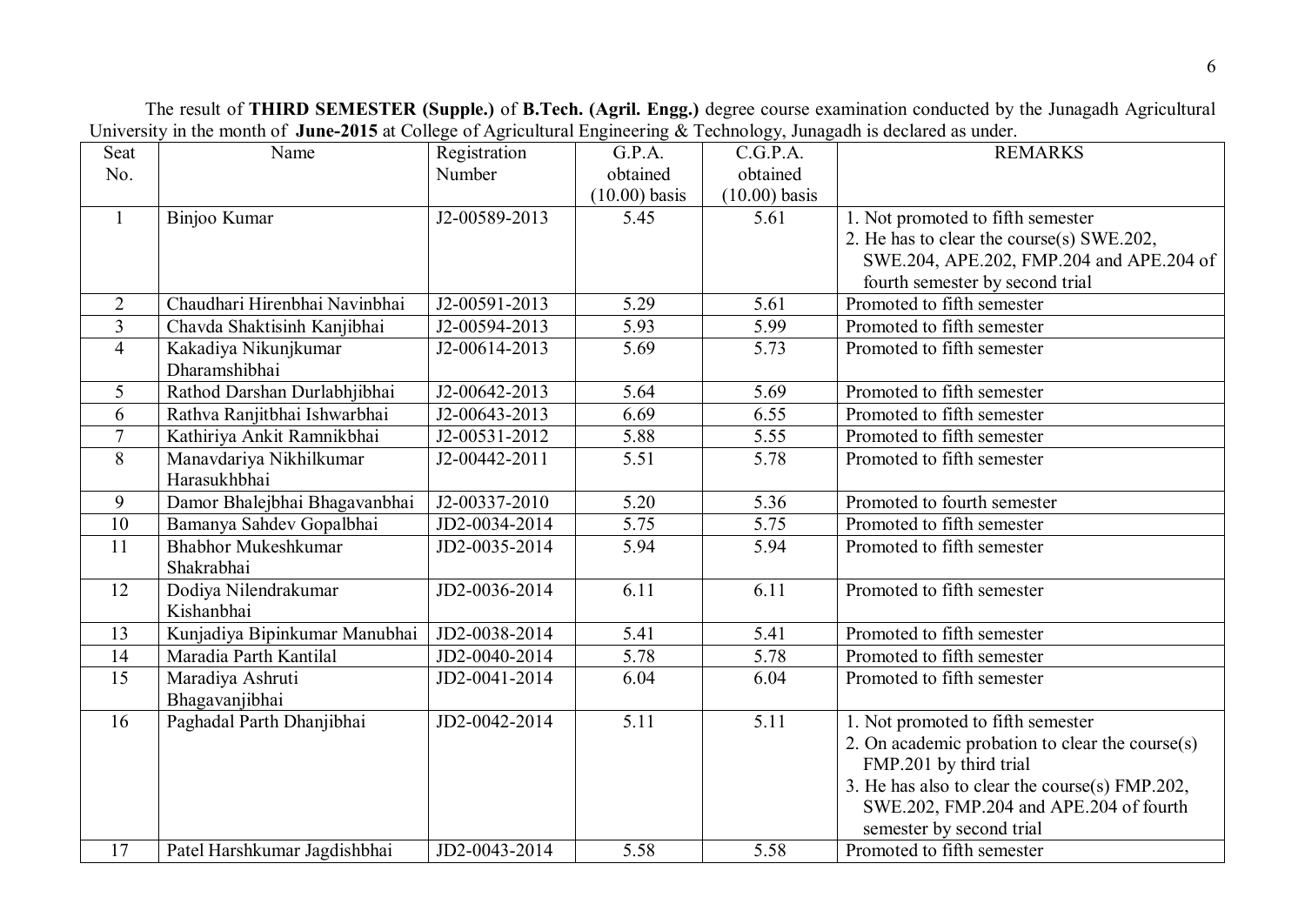| 18 | Thummar Ripalkumar         | JD2-0045-2014       | 5.75 | 5.75 | 1. Not promoted to fifth semester          |
|----|----------------------------|---------------------|------|------|--------------------------------------------|
|    | Dineshbhai                 |                     |      |      | 2. He has to clear the course(s) FMP.202,  |
|    |                            |                     |      |      | SWE.202, SWE.204, FMP.204 and APE.204      |
|    |                            |                     |      |      | of fourth semester by second trial         |
| 19 | Sondarva Gautam Rameshbhai | J2-00477-2011       | 5.74 | 5.63 | Promoted to fifth semester                 |
| 20 | Patel Ashish Jivarajbhai   | $J2 - 00375 - 2010$ | 4.95 | 5.26 | 1. Not promoted to fifth semester          |
|    |                            |                     |      |      | 2. Discontinued from Uni. Enrolment due to |
|    |                            |                     |      |      | failure to clear the course FMP.201 by     |
|    |                            |                     |      |      | fourth and final trial                     |

The result of **FOURTH SEMESTER (Regular)** of **B.Tech. (Agril. Engg.)** degree course examination conducted by the Junagadh Agricultural University in the month of **June-2015** at College of Agricultural Engineering & Technology, Junagadh is declared as under.

| Seat           | Name                              | Registration  | G.P.A.   | C.G.P.A. | <b>REMARKS</b>                                     |
|----------------|-----------------------------------|---------------|----------|----------|----------------------------------------------------|
| No.            |                                   | Number        | obtained | obtained |                                                    |
|                |                                   |               | (10.00)  | (10.00)  |                                                    |
|                |                                   |               | basis    | basis    |                                                    |
|                | Agola Rakesh Chhaganbhai          | J2-00578-2013 | 7.15     | 7.22     | Promoted to fifth semester                         |
| $\overline{2}$ | Agravat Harshaben Vishnubhai      | J2-00579-2013 | 8.49     | 8.55     | Promoted to fifth semester                         |
| $\overline{3}$ | Ambaliyala Milan Dhirubhai        | J2-00580-2013 | 6.70     | 6.85     | Promoted to fifth semester                         |
| $\overline{4}$ | Ardeshana Darshankumar Arvindbhai | J2-00581-2013 | 7.05     | 7.11     | Promoted to fifth semester                         |
| 5              | Barvadiya Tushar Ashokbhai        | J2-00582-2013 | 5.23     | 5.77     | 1. Promoted to fifth semester                      |
|                |                                   |               |          |          | 2. On academic probation to clear the course(s)    |
|                |                                   |               |          |          | SWE.202 by second trial                            |
| 6              | Bathani Deep Kantibhai            | J2-00583-2013 | 6.43     | 7.11     | Promoted to fifth semester                         |
| $\overline{7}$ | Bhanderi Harsh Maganbhai          | J2-00584-2013 | 6.94     | 6.49     | Promoted to fifth semester                         |
| 8              | Bhatu Manasiben Devanandbhai      | J2-00586-2013 | 6.90     | 7.20     | Promoted to fifth semester                         |
| 9              | Bheda Ashish Kalubhai             | J2-00587-2013 | 8.65     | 8.15     | Promoted to fifth semester                         |
| 10             | Bhuva Mukund Harsukhlal           | J2-00588-2013 | 7.02     | 7.07     | Promoted to fifth semester                         |
| 11             | Binjoo Kumar                      | J2-00589-2013 | 4.40     | 5.30     | 1. Not promoted to fifth semester                  |
|                |                                   |               |          |          | 2. On academic probation to clear the course $(s)$ |
|                |                                   |               |          |          | SWE.202, SWE.204, APE.202, FMP.204 and             |
|                |                                   |               |          |          | APE.204 by second trial                            |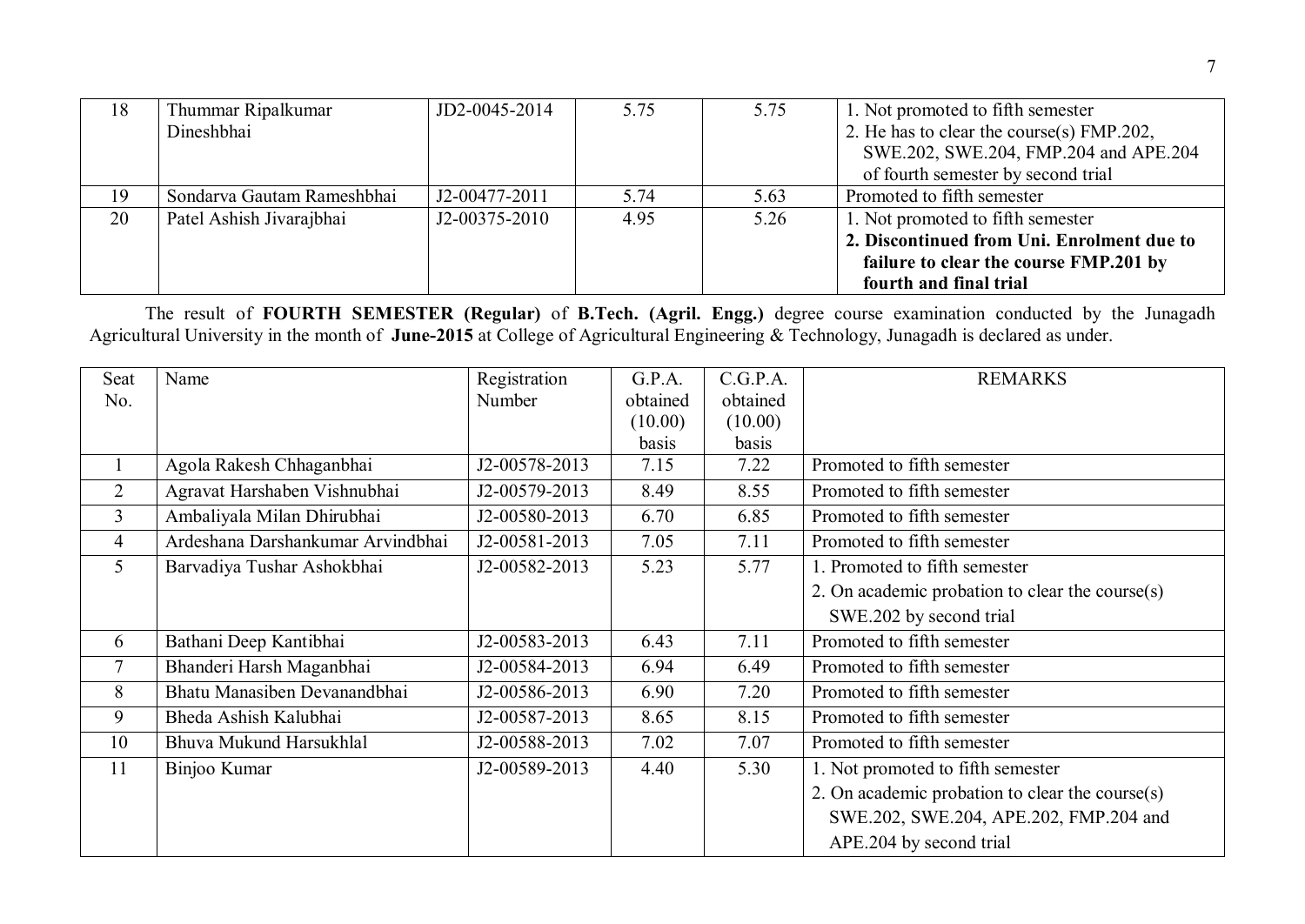| 12              | Chaudhari Hirenbhai Navinbhai      | J2-00591-2013              | 4.68 | 5.37 | 1. Promoted to fifth semester                   |
|-----------------|------------------------------------|----------------------------|------|------|-------------------------------------------------|
|                 |                                    |                            |      |      | 2. On academic probation to clear the course(s) |
|                 |                                    |                            |      |      | SWE.202, APE.202, FMP.204 and APE.204 by        |
|                 |                                    |                            |      |      | second trial                                    |
| 13              | Chauhan Nikunj Kiritbhai           | J2-00592-2013              | 7.13 | 7.26 | Promoted to fifth semester                      |
| 14              | Chavda Shaktisinh Kanjibhai        | J2-00594-2013              | 6.05 | 6.00 | Promoted to fifth semester                      |
| 15              | Delvadiya Nandan Prabhudas         | J2-00595-2013              | 5.85 | 6.04 | Promoted to fifth semester                      |
| 16              | Desai Dharmik Rameshchandra        | J2-00596-2013              | 8.75 | 8.49 | Promoted to fifth semester                      |
| 17              | Dhamecha Himanshu Kaushikbhai      | J2-00597-2013              | 7.07 | 6.87 | Promoted to fifth semester                      |
| 18              | Dobariya Chirag Kiritbhai          | J2-00598-2013              | 5.68 | 6.34 | Promoted to fifth semester                      |
| 19              | Dudhatra Jay Vijaybhai             | $\overline{J2-00599-2013}$ | 7.32 | 7.46 | Promoted to fifth semester                      |
| 20              | Gaadhe Sarmanbhai Karshanbhai      | J2-00600-2013              | 7.36 | 7.49 | Promoted to fifth semester                      |
| 21              | Gadhiya Gaurav Ashokkumar          | J2-00601-2013              | 7.11 | 7.46 | Promoted to fifth semester                      |
| 22              | Gajera Jalak Girishbhai            | J2-00602-2013              | 6.79 | 6.79 | Promoted to fifth semester                      |
| 23              | Garala Parth Jagdishbhai           | J2-00603-2013              | 7.62 | 8.00 | Promoted to fifth semester                      |
| $\overline{24}$ | Girdhari Lal                       | J2-00604-2013              | 6.61 | 7.04 | Promoted to fifth semester                      |
| 25              | Gondaliya Jay Ramanikbhai          | J2-00605-2013              | 6.98 | 7.72 | Promoted to fifth semester                      |
| 26              | Hingrajiya Yashkumar Manasukhbhai  | J2-00606-2013              | 7.03 | 7.12 | Promoted to fifth semester                      |
| 27              | Jalpaben Jivanbhai Limbasiya       | J2-00607-2013              | 7.84 | 8.24 | Promoted to fifth semester                      |
| 28              | Jethava Navanitkumar Hamirbhai     | J2-00608-2013              | 5.85 | 6.60 | 1. Promoted to fifth semester                   |
|                 |                                    |                            |      |      | 2. On academic probation to clear the course(s) |
|                 |                                    |                            |      |      | SWE.202 by second trial                         |
| 29              | Jiladiya Dhaval Bavabhai           | J2-00609-2013              | 6.61 | 6.71 | Promoted to fifth semester                      |
| 30              | Joshi Nirav Umeshbhai              | J2-00610-2013              | 8.45 | 8.23 | Promoted to fifth semester                      |
| 31              | Kachhadiya Divyesh Mansukh         | J2-00611-2013              | 8.10 | 7.96 | Promoted to fifth semester                      |
| $\overline{32}$ | Kachhadiya Vivek Vitthalbhai       | J2-00612-2013              | 7.83 | 8.09 | Promoted to fifth semester                      |
| $\overline{33}$ | Kailash Kumar                      | J2-00613-2013              | 6.17 | 6.57 | Promoted to fifth semester                      |
| 34              | Kakadiya Nikunjkumar Dharamshibhai | J2-00614-2013              | 4.67 | 5.46 | 1. Promoted to fifth semester                   |
|                 |                                    |                            |      |      | 2. On academic probation to clear the course(s) |
|                 |                                    |                            |      |      | FMP.202, SWE.202 and APE.204 by second trial    |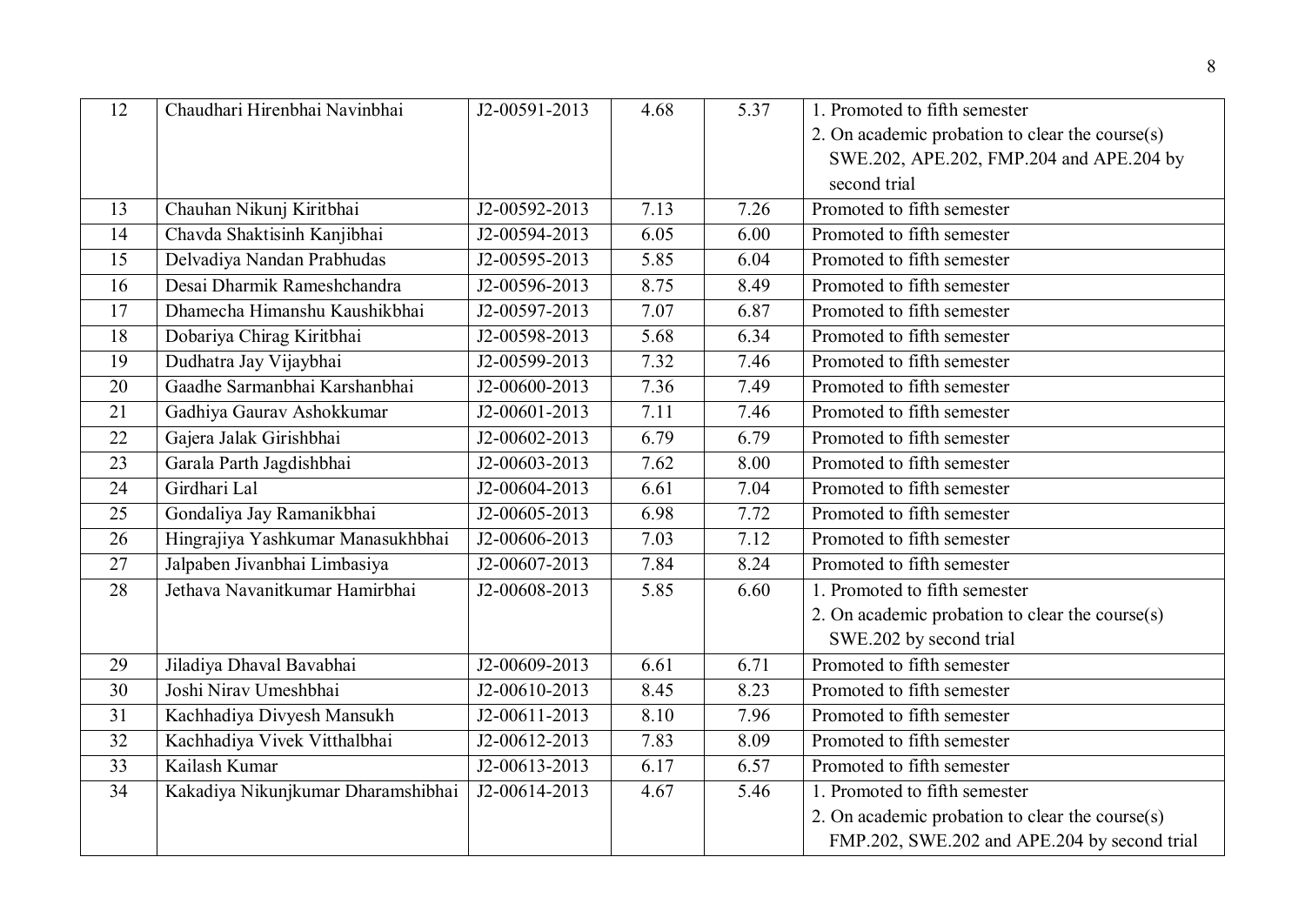| 35              | Kalaria Hardikkumar Sureshbhai      | J2-00615-2013               | 7.71 | 7.76 | Promoted to fifth semester                      |
|-----------------|-------------------------------------|-----------------------------|------|------|-------------------------------------------------|
| 36              | Kaneriya Rajkumar Nandalal          | $J2 - 00616 - 2013$         | 7.70 | 7.31 | Promoted to fifth semester                      |
| 37              | Kanthesiya Vishalkumar Jentibhai    | J2-00617-2013               | 7.65 | 7.45 | Promoted to fifth semester                      |
| $\overline{38}$ | Kapupara Parth Jayantilal           | J2-00618-2013               | 8.16 | 7.64 | Promoted to fifth semester                      |
| 39              | Karmur Milankumar Bhayabhai         | J2-00619-2013               | 7.79 | 7.91 | Promoted to fifth semester                      |
| 40              | Katariya Manishkumar Mansukhlal     | J2-00620-2013               | 6.09 | 6.18 | Promoted to fifth semester                      |
| 41              | Khadsaliya Ashishkumar Jagjivanbhai | J2-00621-2013               | 7.18 | 7.09 | Promoted to fifth semester                      |
| 42              | Khanpara Yagnikkumar Girishbhai     | J2-00622-2013               | 6.55 | 6.48 | Promoted to fifth semester                      |
| 43              | Khira Samir Mulchand                | J2-00624-2013               | 7.04 | 7.22 | Promoted to fifth semester                      |
| 44              | Khodabhaya Bharatkumar Nebhabhai    | J2-00625-2013               | 5.57 | 6.11 | 1. Promoted to fifth semester                   |
|                 |                                     |                             |      |      | 2. On academic probation to clear the course(s) |
|                 |                                     |                             |      |      | FMP.204 and APE.204 by second trial             |
| 45              | Limbani Naimish Bhupatbhai          | J2-00627-2013               | 7.35 | 7.66 | Promoted to fifth semester                      |
| 46              | Makwana Mahesh Somjibhai            | J2-00629-2013               | 6.03 | 6.34 | Promoted to fifth semester                      |
| 47              | Monpara Utsav Jagdishbhai           | J2-00630-2013               | 5.94 | 6.65 | Promoted to fifth semester                      |
| 48              | Mori Jigneshkumar Jesingbhai        | J2-00631-2013               | 8.03 | 7.61 | Promoted to fifth semester                      |
| 49              | Muliya Mohit Hargovindbhai          | J2-00632-2013               | 8.08 | 7.56 | Promoted to fifth semester                      |
| 50              | Odedara Poojaben Parbatbhai         | J2-00633-2013               | 8.13 | 8.27 | Promoted to fifth semester                      |
| 51              | Padaliya Savankumar Pravinbhai      | J2-00634-2013               | 6.96 | 7.28 | Promoted to fifth semester                      |
| 52              | Pandya Abhimanyukumar Hiteshbhai    | J2-00635-2013               | 8.20 | 7.46 | Promoted to fifth semester                      |
| 53              | Raj Donga                           | J2-00637-2013               | 8.02 | 7.74 | Promoted to fifth semester                      |
| 54              | Rakesh Pooniya                      | J2-00638-2013               | 6.20 | 7.02 | Promoted to fifth semester                      |
| 55              | Rakholiya Nirmal Babubhai           | $\overline{J2}$ -00639-2013 | 5.94 | 5.99 | Promoted to fifth semester                      |
| 56              | Rathava Shaileshbhai Kevsingbhai    | J2-00641-2013               | 6.31 | 6.10 | Promoted to fifth semester                      |
| 57              | Rathod Darshan Durlabhjibhai        | J2-00642-2013               | 5.43 | 5.62 | 1. Promoted to fifth semester                   |
|                 |                                     |                             |      |      | 2. On academic probation to clear the course(s) |
|                 |                                     |                             |      |      | SWE.202 by second trial                         |
| 58              | Rathva Ranjitbhai Ishwarbhai        | J2-00643-2013               | 6.11 | 6.43 | Promoted to fifth semester                      |
| 59              | Ravat Dhavalkumar Bhalabhai         | J2-00645-2013               | 6.28 | 6.13 | Promoted to fifth semester                      |
| 60              | Ronakkumar Prakashbhai Gajera       | J2-00646-2013               | 7.45 | 7.48 | Promoted to fifth semester                      |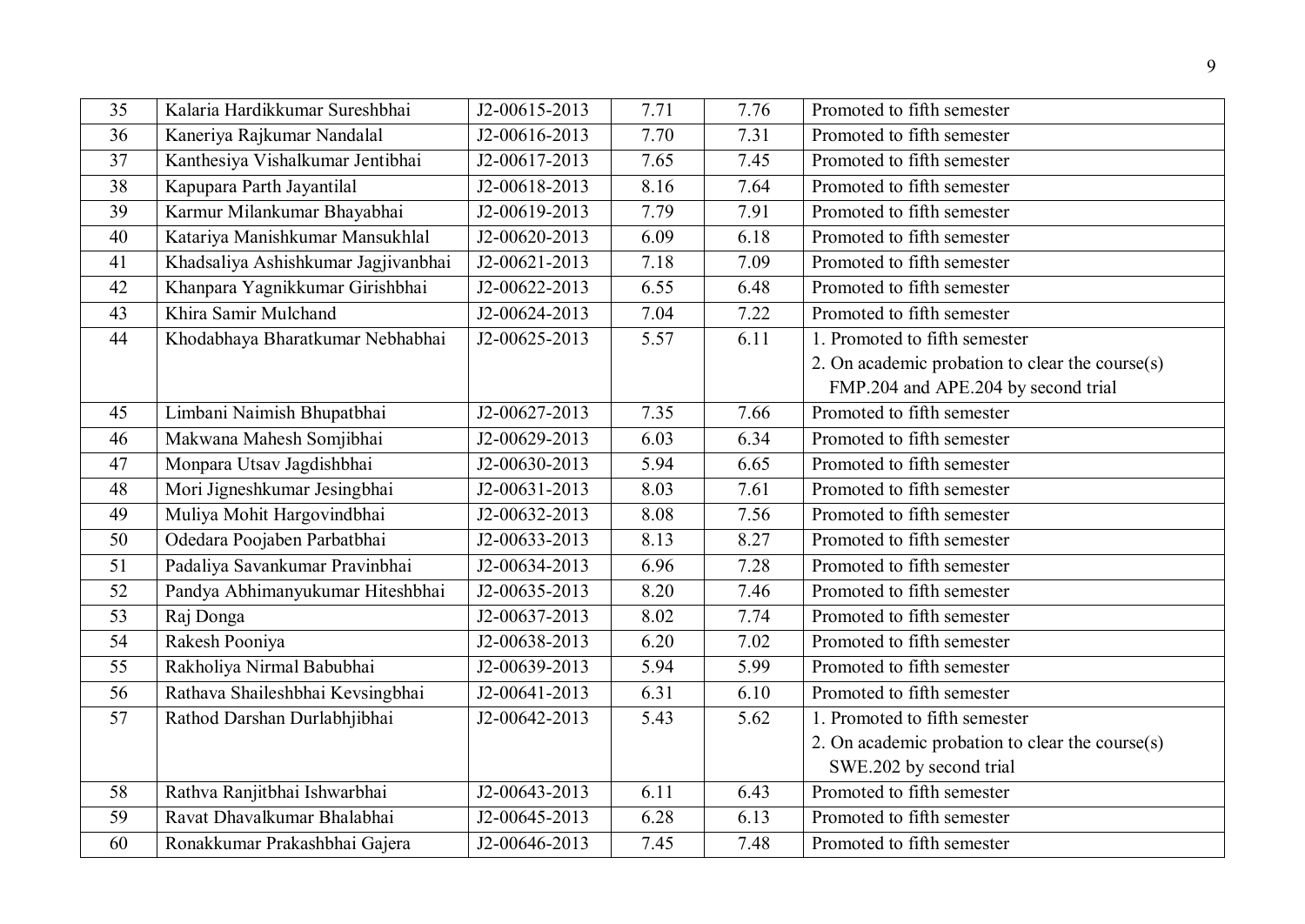| 61 | Sadatiya Yagnesh Ravaji          | J2-00647-2013                  | 8.04 | 7.52 | Promoted to fifth semester                      |
|----|----------------------------------|--------------------------------|------|------|-------------------------------------------------|
| 62 | Sakariya Ketan Kumanbhai         | J2-00648-2013                  | 6.50 | 7.21 | Promoted to fifth semester                      |
| 63 | Sankhat Tejaskumar Chandubhai    | J2-00649-2013                  | 7.73 | 7.70 | Promoted to fifth semester                      |
| 64 | Sapariya Parthkumar Shashikant   | J2-00650-2013                  | 8.07 | 7.86 | Promoted to fifth semester                      |
| 65 | Shubham Patidar                  | J2-00651-2013                  | 6.79 | 7.10 | Promoted to fifth semester                      |
| 66 | Sisodiya Jay Harendrasinh        | J2-00652-2013                  | 8.54 | 8.05 | Promoted to fifth semester                      |
| 67 | Solanki Bhavesh Bhupatbhai       | J2-00653-2013                  | 6.32 | 6.48 | Promoted to fifth semester                      |
| 68 | Solanki Hiteshkumar Kanabhai     | J2-00654-2013                  | 7.09 | 6.99 | Promoted to fifth semester                      |
| 69 | Tanti Dixit Prafulkumar          | J2-00656-2013                  | 7.90 | 7.73 | Promoted to fifth semester                      |
| 70 | Thakkar Kashyap Bhagvandas       | $\overline{J2 - 00657 - 2013}$ | 7.50 | 7.13 | Promoted to fifth semester                      |
| 71 | Thumar Nimisha Chandulal         | J2-00658-2013                  | 7.79 | 7.95 | Promoted to fifth semester                      |
| 72 | Thumar Rinkalben Mukeshbhai      | J2-00659-2013                  | 6.88 | 7.12 | Promoted to fifth semester                      |
| 73 | Undhad Chirag Bhagvanji          | J2-00660-2013                  | 5.86 | 6.98 | Promoted to fifth semester                      |
| 74 | Vadiyatar Pooja Prabatbhai       | J2-00661-2013                  | 5.87 | 6.31 | Promoted to fifth semester                      |
| 75 | Vadukiya Shrey Pravinbhai        | J2-00662-2013                  | 7.05 | 6.99 | Promoted to fifth semester                      |
| 76 | Vaghela Pradip Vallbhbhai        | J2-00663-2013                  | 8.05 | 8.03 | Promoted to fifth semester                      |
| 77 | Vala Harshadbhai Virabhai        | J2-00664-2013                  | 8.47 | 8.22 | Promoted to fifth semester                      |
| 78 | Vala Vimalsinh Samatbhai         | J2-00666-2013                  | 7.60 | 7.26 | Promoted to fifth semester                      |
| 79 | Vora Jasmin Bhanubhai            | J2-00668-2013                  | 7.25 | 7.38 | Promoted to fifth semester                      |
| 80 | Zalavadiya Harshad Kamleshbhai   | J2-00669-2013                  | 7.31 | 7.61 | Promoted to fifth semester                      |
| 81 | Dholaria Dhruvkumar Mahendrabhai | J2-00515-2012                  | 6.14 | 6.00 | Promoted to fifth semester                      |
| 82 | Gajera Ankurkumar Rameshbhai     | J2-00518-2012                  | 6.32 | 6.32 | Promoted to fifth semester                      |
| 83 | Kathiriya Ankit Ramnikbhai       | J2-00531-2012                  | 5.38 | 5.50 | Promoted to fifth semester                      |
| 84 | Manavdariya Nikhilkumar          | J2-00442-2011                  | 5.93 | 5.82 | Promoted to fifth semester                      |
|    | Harasukhbhai                     |                                |      |      |                                                 |
| 85 | Sutariya Punit Jentilal          | J2-00479-2011                  | 6.23 | 6.11 | Promoted to fifth semester                      |
| 86 | Changela Beenaben Rasiklal       | J2-00504-2012                  | 6.93 | 6.53 | Promoted to fifth semester                      |
| 87 | Bamanya Sahdev Gopalbhai         | JD2-0034-2014                  | 5.33 | 5.54 | 1. Promoted to fifth semester                   |
|    |                                  |                                |      |      | 2. On academic probation to clear the course(s) |
|    |                                  |                                |      |      | FMP.204 and APE.204 by second trial             |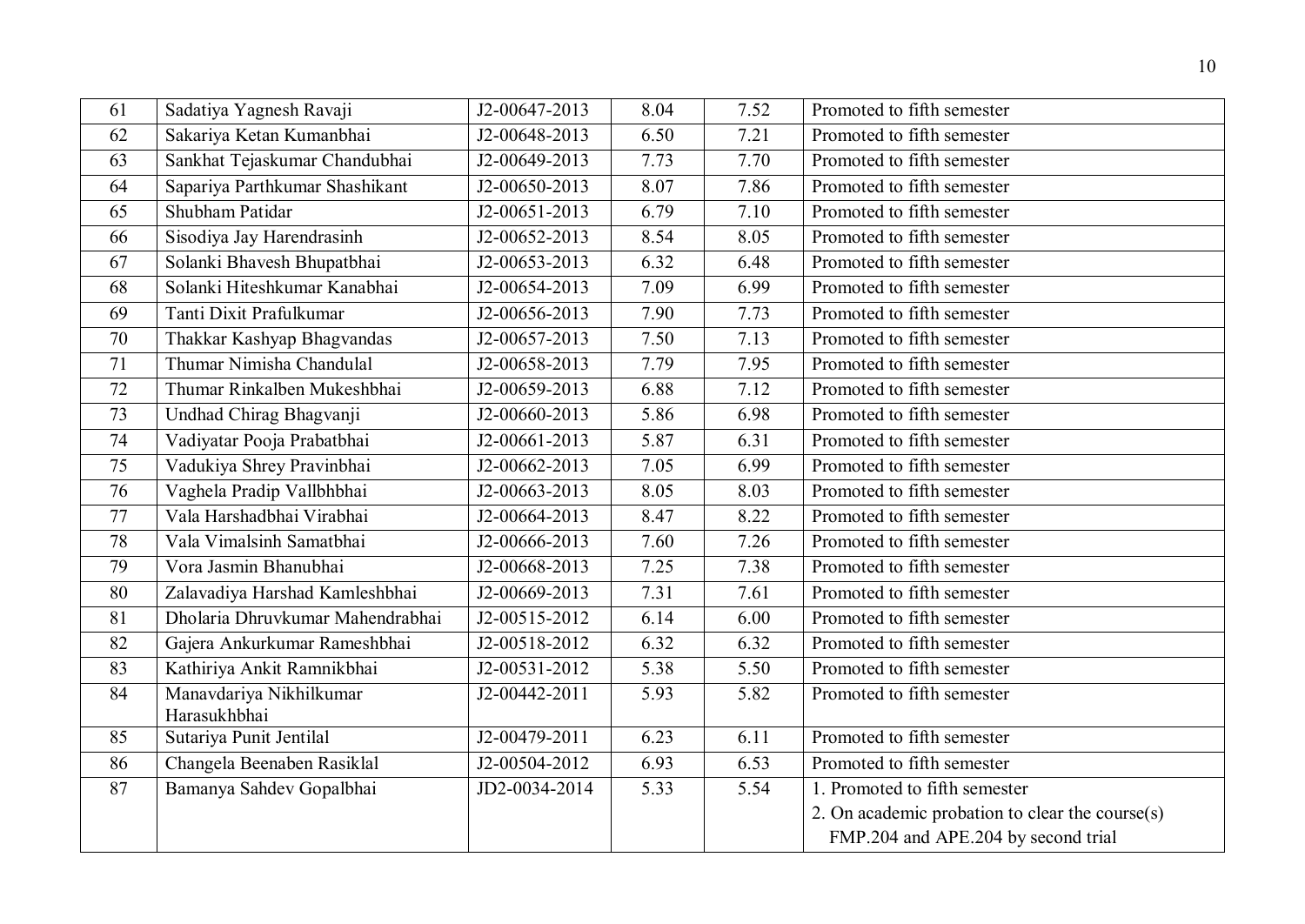| 88 | Bhabhor Mukeshkumar Shakrabhai  | JD2-0035-2014 | 5.36 | 5.65 | 1. Promoted to fifth semester                                                                   |
|----|---------------------------------|---------------|------|------|-------------------------------------------------------------------------------------------------|
|    |                                 |               |      |      | 2. On academic probation to clear the course(s)<br>SWE.202, FMP.204 and APE.204 by second trial |
| 89 | Dodiya Nilendrakumar Kishanbhai | JD2-0036-2014 | 6.64 | 6.38 | Promoted to fifth semester                                                                      |
| 90 | Donga Chintan Bhagavanbhai      | JD2-0037-2014 | 6.08 | 6.06 | Promoted to fifth semester                                                                      |
| 91 | Kunjadiya Bipinkumar Manubhai   | JD2-0038-2014 | 5.32 | 5.37 | 1. Promoted to fifth semester                                                                   |
|    |                                 |               |      |      | 2. On academic probation to clear the course(s)                                                 |
|    |                                 |               |      |      | FMP.204 by second trial                                                                         |
| 92 | Maheta Jitendrakumar Pravinbhai | JD2-0039-2014 | 5.65 | 5.78 | 1. Promoted to fifth semester                                                                   |
|    |                                 |               |      |      | 2. On academic probation to clear the course(s)                                                 |
|    |                                 |               |      |      | SWE.202 and FMP.204 by second trial                                                             |
| 93 | Maradia Parth Kantilal          | JD2-0040-2014 | 5.25 | 5.51 | 1. Promoted to fifth semester                                                                   |
|    |                                 |               |      |      | 2. On academic probation to clear the course(s)                                                 |
|    |                                 |               |      |      | SWE.202 and FMP.204 by second trial                                                             |
| 94 | Maradiya Ashruti Bhagavanjibhai | JD2-0041-2014 | 5.19 | 5.61 | 1. Promoted to fifth semester                                                                   |
|    |                                 |               |      |      | 2. On academic probation to clear the course(s)                                                 |
|    |                                 |               |      |      | FMP.204 and APE.204 by second trial                                                             |
| 95 | Paghadal Parth Dhanjibhai       | JD2-0042-2014 | 4.65 | 4.88 | 1. Not promoted to fifth semester                                                               |
|    |                                 |               |      |      | 2. On academic probation to clear the course(s)                                                 |
|    |                                 |               |      |      | FMP.202, SWE.202, FMP.204 and APE.204 by                                                        |
|    |                                 |               |      |      | second trial                                                                                    |
|    |                                 |               |      |      | 3. He has also to clear the course(s) FMP.201 of third                                          |
|    |                                 |               |      |      | semester by third trial                                                                         |
| 96 | Patel Harshkumar Jagdishbhai    | JD2-0043-2014 | 4.43 | 5.00 | 1. Promoted to fifth semester                                                                   |
|    |                                 |               |      |      | 2. On academic probation to clear the course(s)                                                 |
|    |                                 |               |      |      | FMP.202, SWE.202, FMP.204 and APE.204 by                                                        |
|    |                                 |               |      |      | second trial                                                                                    |
| 97 | Ram Ankitaben Amrabhai          | JD2-0044-2014 | 6.08 | 6.24 | 1. Promoted to fifth semester                                                                   |
|    |                                 |               |      |      | 2. On academic probation to clear the course(s)                                                 |
|    |                                 |               |      |      | FMP.204 by second trial                                                                         |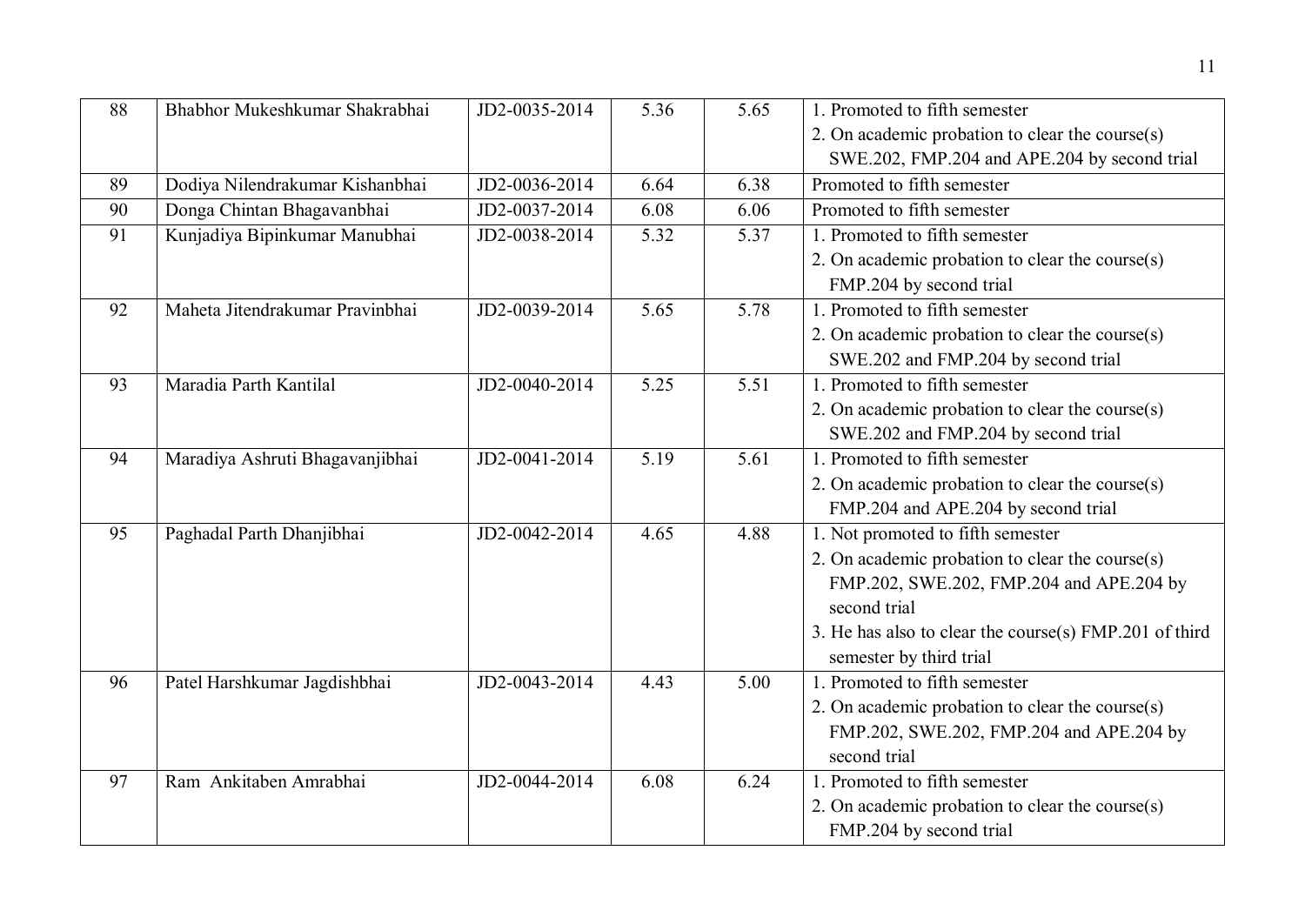| 98  | Thummar Ripalkumar Dineshbhai           | JD2-0045-2014 | 4.36 | 5.05 | 1. Not promoted to fifth semester               |
|-----|-----------------------------------------|---------------|------|------|-------------------------------------------------|
|     |                                         |               |      |      | 2. On academic probation to clear the course(s) |
|     |                                         |               |      |      | FMP.202, SWE.202, SWE.204, FMP.204 and          |
|     |                                         |               |      |      | APE.204 by second trial                         |
| 99  | Bhayani Shweta Narendrabhai             | 05-00184-2013 | 6.52 | 6.43 | Promoted to fifth semester                      |
| 100 | Hedapara Shyam Maganbhai                | 05-00191-2013 | 6.23 | 6.80 | Promoted to fifth semester                      |
| 101 | Kantesariya Bhargavkumar<br>Jaysukhbhai | 05-00193-2013 | 6.16 | 6.66 | Promoted to fifth semester                      |
| 102 | Savaliya Jaydeep Manilal                | J2-00560-2012 | 5.05 | 5.46 | 1. Promoted to fifth semester                   |
|     |                                         |               |      |      | 2. On academic probation to clear the course(s) |
|     |                                         |               |      |      | SWE.202, FMP.204 and APE.204 by second trial    |
| 103 | Sondarva Gautam Rameshbhai              | J2-00477-2011 | 5.40 | 5.57 | Promoted to fifth semester                      |
| 104 | Patel Ashish Jivarajbhai                | J2-00375-2010 | 5.37 | 5.29 | 1. Not promoted to fifth semester               |
|     |                                         |               |      |      | 2. Discontinued from Uni. Enrolment due to      |
|     |                                         |               |      |      | failure to clear the course FMP.201 of third    |
|     |                                         |               |      |      | semester by fourth and final trial              |

The result of **FIFTH SEMESTER (Supple.)** of **B.Tech. (Agril. Engg.)** degree course examination conducted by the Junagadh Agricultural University in the month of **June-2015** at College of Agricultural Engineering & Technology, Junagadh is declared as under.

| Seat No.       | Name                           | Registration  | G.P.A.          | C.G.P.A.           | <b>REMARKS</b>                                                                                                                                                    |
|----------------|--------------------------------|---------------|-----------------|--------------------|-------------------------------------------------------------------------------------------------------------------------------------------------------------------|
|                |                                | Number        | obtained        | obtained $(10.00)$ |                                                                                                                                                                   |
|                |                                |               | $(10.00)$ basis | basis              |                                                                                                                                                                   |
|                | Bhut Nirav Mansukhbhai         | J2-00503-2012 | 5.72            | 5.63               | Promoted to seventh semester                                                                                                                                      |
|                | Chaudhary Mehulkumar Daljibhai | J2-00506-2012 | 5.71            | 5.74               | 1. Not promoted to seventh semester<br>2. He has to clear the course(s)<br>APE.302, APE.304, SWE.304,<br>FMP.302 and AEE.302 of sixth<br>semester by second trial |
|                | Deepak Kumar                   | J2-00512-2012 | 5.75            | 5.64               | Promoted to seventh semester                                                                                                                                      |
| $\overline{4}$ | Jalu Sureshkumar Naranbhai     | J2-00525-2012 | 5.75            | 5.74               | Promoted to seventh semester                                                                                                                                      |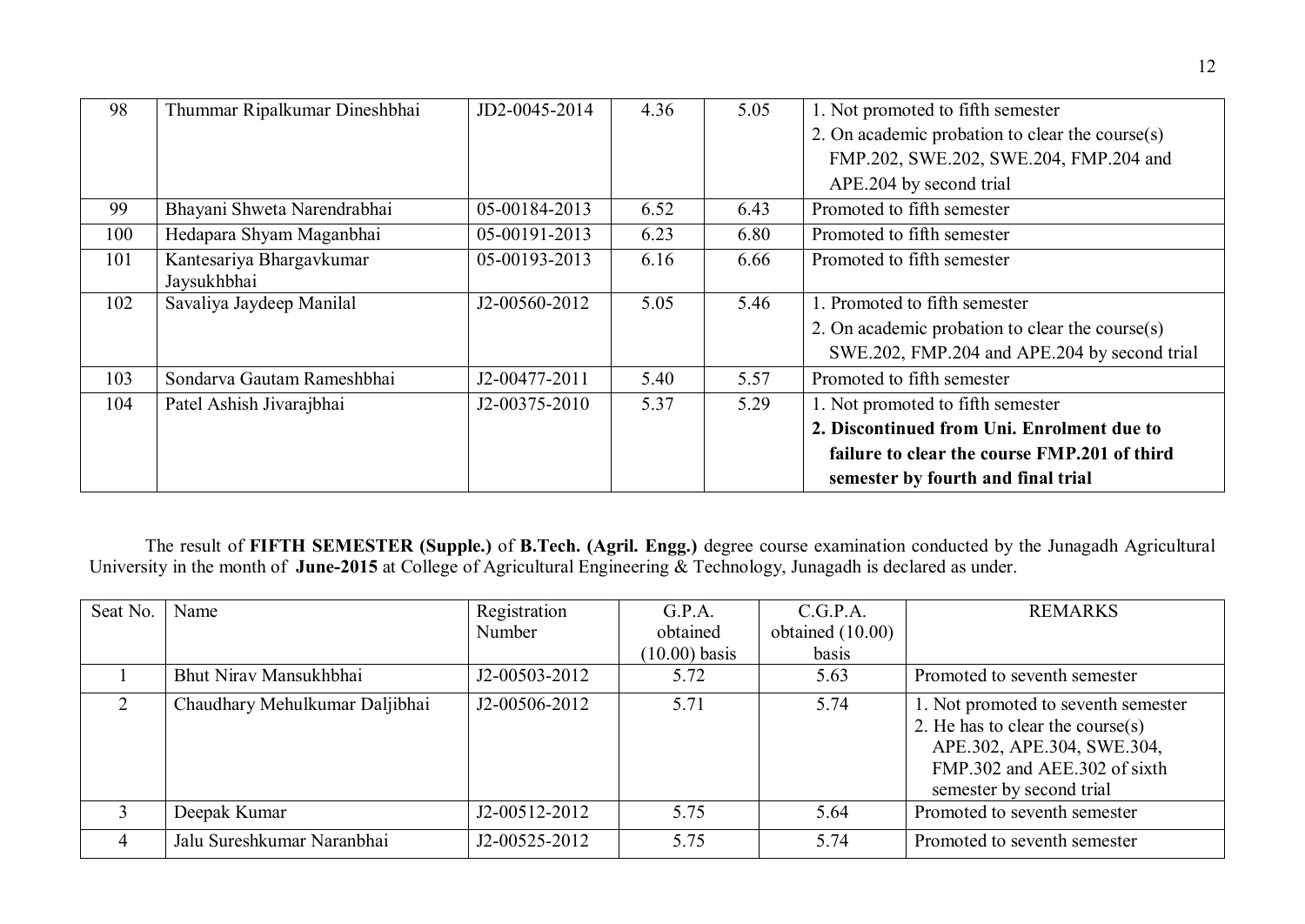|    | Jethwani Pratik Dharmendrabhai | J2-00527-2012 | 6.13 | 5.88 | Promoted to seventh semester                                                                                                                                                 |
|----|--------------------------------|---------------|------|------|------------------------------------------------------------------------------------------------------------------------------------------------------------------------------|
| 6  | Gohil Dharmesh Bhikhubhai      | J2-00424-2011 | 5.87 | 5.76 | Promoted to seventh semester                                                                                                                                                 |
|    | Vadhiya Nikunjkumar Devasibhai | JD2-0028-2013 | 5.94 | 5.96 | Promoted to seventh semester                                                                                                                                                 |
| 8  | Parmar Mayurbhai Chandubhai    | JD2-0030-2013 | 5.60 | 5.63 | Promoted to seventh semester                                                                                                                                                 |
| 9  | Visana Rajesh Chhaganbhai      | JD2-0033-2013 | 5.62 | 5.51 | Promoted to seventh semester                                                                                                                                                 |
| 10 | Kher Rohitkumar Meragsinh      | JD2-0016-2012 | 5.88 | 5.52 | Promoted to seventh semester                                                                                                                                                 |
| 11 | Vadaliya Ravibhai Govindbhai   | JD2-0025-2012 | 5.81 | 5.71 | Promoted to seventh semester                                                                                                                                                 |
| 12 | Dayatar Vishwarathsinh Rambhai | J2-00415-2011 | 5.40 | 5.40 | 1. Not promoted to seventh semester<br>2. He has to clear the course $(s)$<br>APE.302, APE.304, RE.302,<br>SWE.304, FMP.302 and AEE.302 of<br>sixth semester by second trial |
| 13 | Kakadiya Bhavya Ashokbhai      | J2-00288-2009 | 5.58 | 5.47 | Promoted to seventh semester                                                                                                                                                 |
| 14 | Vaza Mayurkumar Haribhai       | J2-00322-2009 | 6.22 | 5.94 | Promoted to seventh semester                                                                                                                                                 |

The result of **SIXTH SEMESTER (Regular)** of **B.Tech. (Agril. Engg.)** degree course examination conducted by the Junagadh Agricultural University in the month of **June-2015** at College of Agricultural Engineering & Technology, Junagadh is declared as under.

| Seat           | Name                               | Registration  | G.P.A.   | C.G.P.A. | <b>REMARKS</b>               |
|----------------|------------------------------------|---------------|----------|----------|------------------------------|
| No.            |                                    | Number        | obtained | obtained |                              |
|                |                                    |               | (10.00)  | (10.00)  |                              |
|                |                                    |               | basis    | basis    |                              |
|                | Agravat Nirav Vishnubhai           | J2-00487-2012 | 7.07     | 7.39     | Promoted to seventh semester |
| 2              | Agravat Vishal Vinodbhai           | J2-00488-2012 | 6.38     | 6.87     | Promoted to seventh semester |
| 3              | Aniruddh Modi                      | J2-00489-2012 | 7.75     | 8.12     | Promoted to seventh semester |
| $\overline{4}$ | Atul Kumar Pal                     | J2-00490-2012 | 7.40     | 7.52     | Promoted to seventh semester |
| 5              | Badi Shoyab Mahebubbhai Mimanaji   | J2-00491-2012 | 6.53     | 6.89     | Promoted to seventh semester |
| 6              | Bakutra Jalpaben Valabhai          | J2-00492-2012 | 6.86     | 6.79     | Promoted to seventh semester |
| 7              | Bambharoliya Dixitkumar Jayantilal | J2-00494-2012 | 6.93     | 7.55     | Promoted to seventh semester |
| 8              | Barad Arajan Punjabhai             | J2-00495-2012 | 7.15     | 7.62     | Promoted to seventh semester |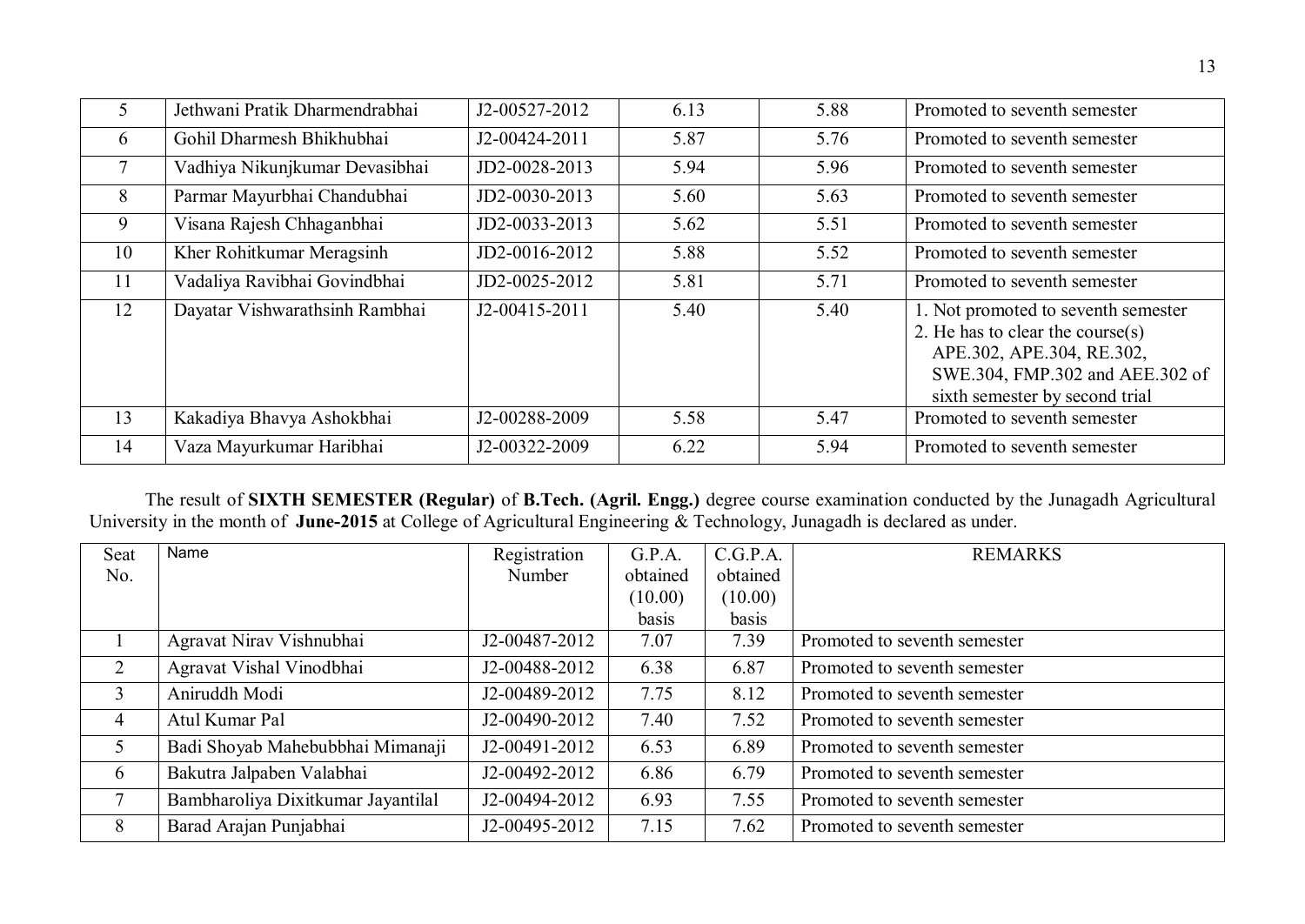| 9               | Bhanderi Mayank Arvindbhai      | J2-00497-2012 | 7.45 | 7.60 | Promoted to seventh semester                                                                                                                                |
|-----------------|---------------------------------|---------------|------|------|-------------------------------------------------------------------------------------------------------------------------------------------------------------|
| 10              | Bhandwa Gautam Haribhai         | J2-00498-2012 | 6.63 | 7.45 | Promoted to seventh semester                                                                                                                                |
| 11              | Bhetariya Amit Karashan         | J2-00499-2012 | 6.12 | 6.74 | Promoted to seventh semester                                                                                                                                |
| 12              | Bhut Nirav Mansukhbhai          | J2-00503-2012 | 5.47 | 5.61 | 1. Promoted to seventh semester<br>2. On academic probation to clear the course(s)<br>APE.302 by second trial                                               |
| 13              | Chapadia Kumar Jayantibhai      | J2-00505-2012 | 5.87 | 6.33 | Promoted to seventh semester                                                                                                                                |
| 14              | Chaudhary Mehulkumar Daljibhai  | J2-00506-2012 | 4.19 | 5.50 | 1. Not promoted to seventh semester<br>2. On academic probation to clear the course(s)<br>APE.302, APE.304, SWE.304, FMP.302 and<br>AEE.302 by second trial |
| 15              | Chetan Anand                    | J2-00509-2012 | 7.01 | 7.45 | Promoted to seventh semester                                                                                                                                |
| 16              | Dafda Dimple Jaysukhbhai        | J2-00510-2012 | 6.77 | 6.42 | Promoted to seventh semester                                                                                                                                |
| 17              | Dalsaniya Abhay Natvarbhai      | J2-00511-2012 | 6.86 | 6.56 | Promoted to seventh semester                                                                                                                                |
| 18              | Deepak Kumar                    | J2-00512-2012 | 4.79 | 5.51 | 1. Promoted to seventh semester<br>2. On academic probation to clear the course(s)<br>APE.302 and APE.304 by second trial                                   |
| 19              | Dhamsaniya Priyaben Paragbhai   | J2-00514-2012 | 6.95 | 6.80 | Promoted to seventh semester                                                                                                                                |
| 20              | Dobariya Bhargav Vrujlal        | J2-00516-2012 | 5.77 | 5.86 | Promoted to seventh semester                                                                                                                                |
| 21              | Domadia Maulik Jamanbhai        | J2-00517-2012 | 7.62 | 7.75 | Promoted to seventh semester                                                                                                                                |
| 22              | Gojiya Kashyapkumar Maldebhai   | J2-00519-2012 | 7.70 | 8.00 | Promoted to seventh semester                                                                                                                                |
| 23              | Gondela Dharmendrakumar Hariram | J2-00520-2012 | 7.81 | 7.94 | Promoted to seventh semester                                                                                                                                |
| 24              | Goraniya Hiralben Samatbhai     | J2-00521-2012 | 6.40 | 6.28 | Promoted to seventh semester                                                                                                                                |
| 25              | Gothaliya Rushi Pravinchandra   | J2-00522-2012 | 6.99 | 7.11 | Promoted to seventh semester                                                                                                                                |
| 26              | Hemant Singh                    | J2-00523-2012 | 6.69 | 7.44 | Promoted to seventh semester                                                                                                                                |
| 27              | Jagani Axay Harsukhlal          | J2-00524-2012 | 6.28 | 6.62 | Promoted to seventh semester                                                                                                                                |
| 28              | Jalu Sureshkumar Naranbhai      | J2-00525-2012 | 5.05 | 5.63 | 1. Promoted to seventh semester<br>2. On academic probation to clear the course(s)<br>APE.302, FMP.302 and AEE.302 by second trial                          |
| 29              | Jay Patel                       | J2-00526-2012 | 7.03 | 7.47 | Promoted to seventh semester                                                                                                                                |
| $\overline{30}$ | Jethwani Pratik Dharmendrabhai  | J2-00527-2012 | 6.21 | 5.93 | Promoted to seventh semester                                                                                                                                |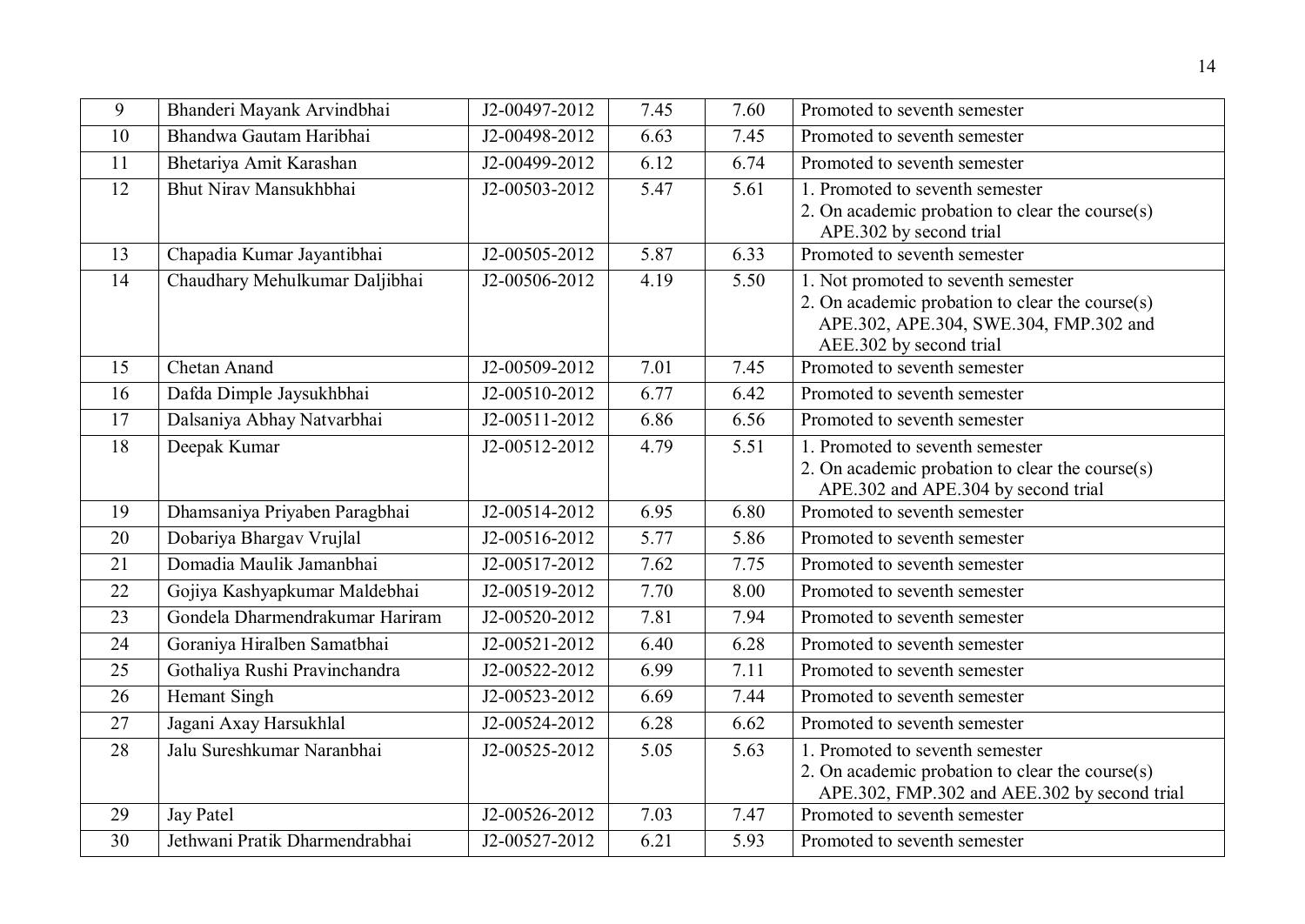| 31              | Kapadiya Janaki Chandulal       | J2-00528-2012               | 7.68 | 7.36 | Promoted to seventh semester |
|-----------------|---------------------------------|-----------------------------|------|------|------------------------------|
| 32              | Karangiya Bhavisha Arajanbhai   | J2-00529-2012               | 8.20 | 7.02 | Promoted to seventh semester |
| 33              | Kathiria Milankumar Kantilal    | J2-00530-2012               | 7.17 | 7.41 | Promoted to seventh semester |
| 34              | Kodiyatar Kana Virabhai         | $\overline{J2-0053}3-2012$  | 5.54 | 6.00 | Promoted to seventh semester |
| 35              | Korat Payalben Jayantilal       | J2-00534-2012               | 5.79 | 6.17 | Promoted to seventh semester |
| 36              | Kothari Harsh Shaileshbhai      | J2-00535-2012               | 6.98 | 6.79 | Promoted to seventh semester |
| 37              | Kothiya Amitkumar Vinodbhai     | J2-00536-2012               | 7.36 | 7.25 | Promoted to seventh semester |
| 38              | Kripali D Dave                  | J2-00537-2012               | 6.75 | 6.67 | Promoted to seventh semester |
| 39              | Limani Dipak Himatlal           | J2-00538-2012               | 7.39 | 7.93 | Promoted to seventh semester |
| 40              | Makvana Deepkumar Harsukhbhai   | J2-00539-2012               | 6.76 | 7.20 | Promoted to seventh semester |
| 41              | Malvi Priteshkumar Girdharbhai  | J2-00540-2012               | 6.21 | 6.78 | Promoted to seventh semester |
| 42              | Mandanaka Abhilash Rameshbhai   | J2-00541-2012               | 6.25 | 6.56 | Promoted to seventh semester |
| 43              | Matholiya Chiragbhai Shantilal  | J2-00542-2012               | 6.86 | 7.53 | Promoted to seventh semester |
| 44              | Monpara Alpeshkumar Mansukhbhai | J2-00543-2012               | 5.63 | 6.13 | Promoted to seventh semester |
| 45              | Naghera Kamleshkumar Virambhai  | J2-00544-2012               | 5.65 | 5.82 | Promoted to seventh semester |
| 46              | Nayaka Mamata Jayeshbhai        | J2-00545-2012               | 7.66 | 7.31 | Promoted to seventh semester |
| 47              | Paghadal Ektaben Ravajibhai     | J2-00546-2012               | 7.87 | 7.63 | Promoted to seventh semester |
| 48              | Pampaniya Jeeva Menshibhai      | J2-00547-2012               | 6.03 | 6.61 | Promoted to seventh semester |
| 49              | Pankajkumar Vankar              | J2-00548-2012               | 5.46 | 6.74 | Promoted to seventh semester |
| 50              | Pansuriya Keyur Jitendrabhai    | J2-00549-2012               | 6.64 | 6.93 | Promoted to seventh semester |
| 51              | Patel Bhaveshkumar Rameshbhai   | J2-00551-2012               | 6.72 | 7.38 | Promoted to seventh semester |
| 52              | Patel Ulpa Vinodbhai            | J2-00552-2012               | 7.11 | 7.22 | Promoted to seventh semester |
| 53              | Patel Urvashi Rameshbhai        | J2-00553-2012               | 7.48 | 7.27 | Promoted to seventh semester |
| 54              | Popalia Chandani Jitendrabhai   | J2-00554-2012               | 6.02 | 6.36 | Promoted to seventh semester |
| $\overline{55}$ | Prakash Jangir                  | $\overline{J2-00555}$ -2012 | 7.13 | 7.81 | Promoted to seventh semester |
| 56              | Ram Givyeshkumar Hamirbhai      | J2-00556-2012               | 5.23 | 6.31 | Promoted to seventh semester |
| 57              | Satasiya Ridham Raiyalal        | J2-00558-2012               | 7.22 | 7.12 | Promoted to seventh semester |
| 58              | Savaliya Abhishek Ashokbhai     | J2-00559-2012               | 6.08 | 6.90 | Promoted to seventh semester |
| 59              | Shekhda Ankurkumar Kantilal     | J2-00561-2012               | 5.81 | 6.11 | Promoted to seventh semester |
|                 |                                 |                             |      |      |                              |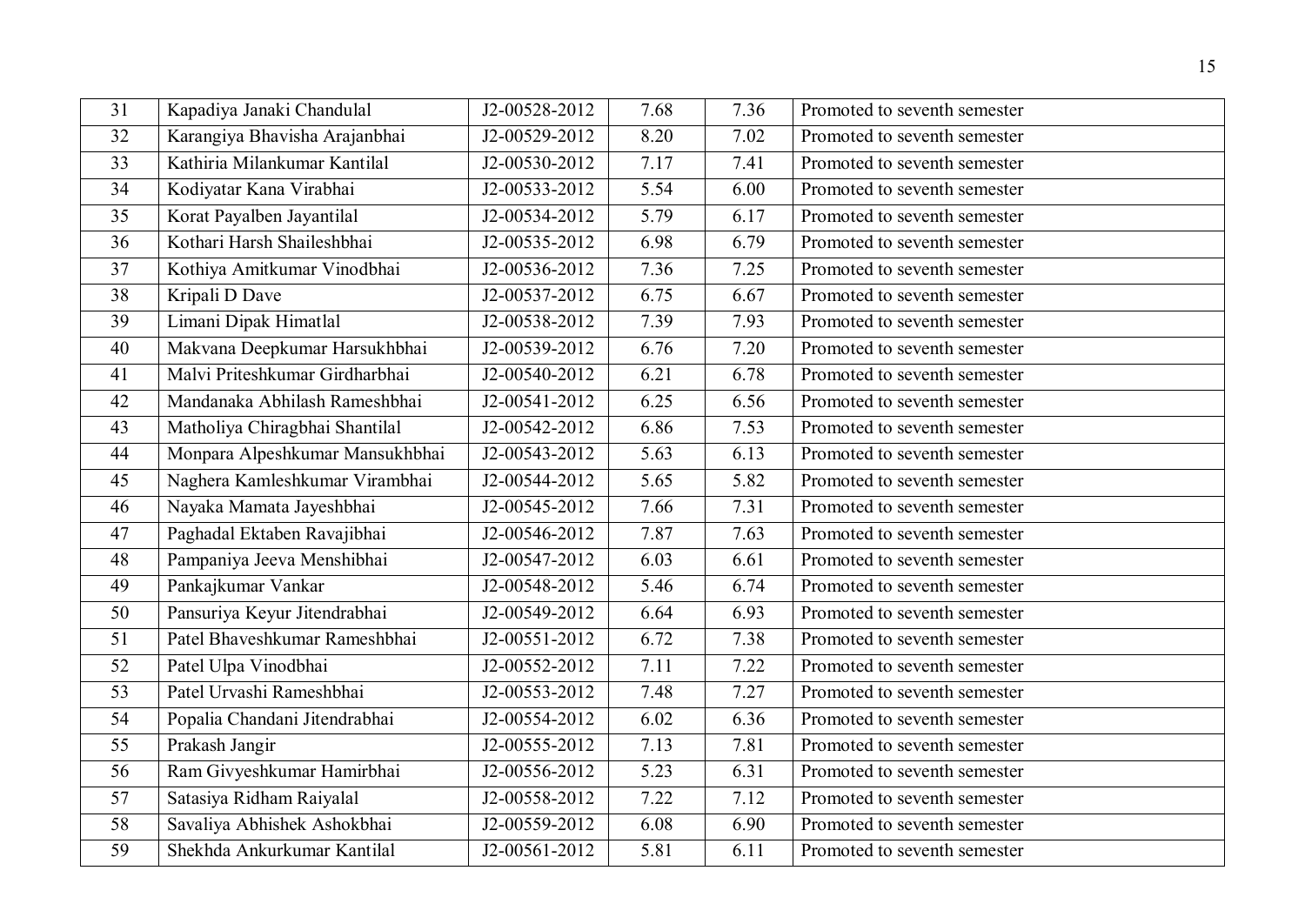| 60              | Shingala Parthkumar Girishbhai    | J2-00562-2012              | 7.38              | 7.14 | Promoted to seventh semester                                                           |
|-----------------|-----------------------------------|----------------------------|-------------------|------|----------------------------------------------------------------------------------------|
| 61              | Sindhal Vina Dhirubhai            | $\overline{J2-00563-2012}$ | 7.93              | 7.79 | Promoted to seventh semester                                                           |
| 62              | Sojitra Savan Rameshbhai          | J2-00564-2012              | 5.93              | 6.14 | Promoted to seventh semester                                                           |
| 63              | Sukhanandi Dipali Jaysukhbhai     | J2-00566-2012              | 7.07              | 6.26 | Promoted to seventh semester                                                           |
| 64              | Tejani Nirav Devarajbhai          | J2-00567-2012              | 7.70              | 7.49 | Promoted to seventh semester                                                           |
| 65              | Thummar Divyaben Rameshbhai       | J2-00568-2012              | 7.35              | 7.22 | Promoted to seventh semester                                                           |
| 66              | Vadalia Daksh Dhirajlal           | J2-00569-2012              | 7.14              | 7.54 | Promoted to seventh semester                                                           |
| 67              | Vadher Hemangi Mathurbhai         | J2-00570-2012              | 7.85              | 7.23 | Promoted to seventh semester                                                           |
| 68              | Vaghasiya Ankit Maheshkumar       | J2-00571-2012              | 5.90              | 6.08 | Promoted to seventh semester                                                           |
| 69              | Vaja Himanshu Nathalal            | J2-00572-2012              | 5.90              | 6.12 | Promoted to seventh semester                                                           |
| $70\,$          | Vaniya Kishorkumar Panchabhai     | J2-00573-2012              | 5.95              | 6.49 | Promoted to seventh semester                                                           |
| 71              | Vasani Kalpeshkumar Jayantibhai   | J2-00574-2012              | 6.75              | 7.11 | Promoted to seventh semester                                                           |
| 72              | Vasoya Maithili Mansukhlal        | J2-00575-2012              | 7.55              | 7.02 | Promoted to seventh semester                                                           |
| 73              | Vekariya Parth Hasmukhbhai        | J2-00576-2012              | 5.33              | 5.65 | Promoted to seventh semester                                                           |
| 74              | Vinchhi Vanrajkumar Maldebhai     | J2-00577-2012              | 5.90              | 6.19 | Promoted to seventh semester                                                           |
| 75              | Balas Piyushkumar Rameshbhai      | J2-00411-2011              | 6.19              | 6.35 | Promoted to seventh semester                                                           |
| 76              | Dhangan Dilip Nanabhai            | J2-00416-2011              | 5.21              | 5.57 | 1. Promoted to seventh semester                                                        |
|                 |                                   |                            |                   |      | 2. On academic probation to clear the course(s)<br>APE.302 and APE.304 by second trial |
| 77              | Ginoya Chintankumar Jayantilal    | J2-00422-2011              | 5.82              | 5.97 | Promoted to seventh semester                                                           |
| 78              | Gohil Dharmesh Bhikhubhai         | J2-00424-2011              | 4.53              | 5.58 | 1. Promoted to seventh semester                                                        |
|                 |                                   |                            |                   |      | 2. On academic probation to clear the course(s)                                        |
|                 |                                   |                            |                   |      | APE.304, FMP.302 and AEE.302 by second trial                                           |
| 79              | Kanazariya Sandipkumar Rameshbhai | J2-00433-2011              | 6.44              | 6.42 | Promoted to seventh semester                                                           |
| 80              | Kavar Rahulkumar Sureshbhai       | J2-00436-2011              | 5.99              | 6.20 | Promoted to seventh semester                                                           |
| 81              | Patel Adityakumar Manorbhai       | J2-00449-2011              | 5.56              | 6.07 | Promoted to seventh semester                                                           |
| 82              | Sakhiya Pratik Rakeshbhai         | J2-00465-2011              | 5.47              | 5.83 | 1. Promoted to seventh semester                                                        |
|                 |                                   |                            |                   |      | 2. On academic probation to clear the course(s)                                        |
| $\overline{83}$ |                                   | J2-00478-2011              | $\overline{5.35}$ | 5.78 | APE.304 by second trial<br>Promoted to seventh semester                                |
|                 | Sorathiya Mahendrakumar Ramesh    |                            |                   |      |                                                                                        |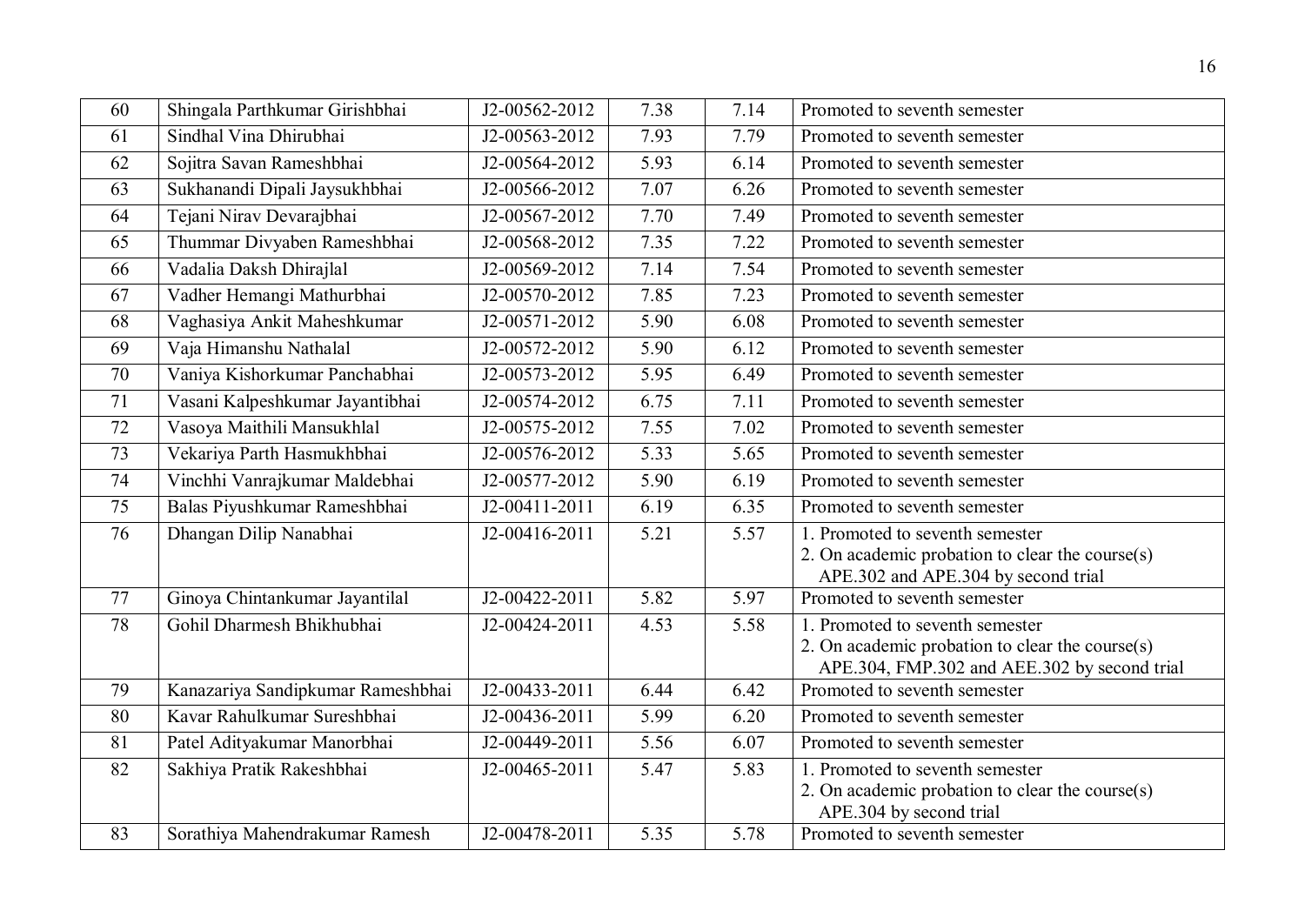| 84 | Vora Dashrath Sureshbhai       | J2-00486-2011 | 4.92 | 5.57 | 1. Promoted to seventh semester<br>2. On academic probation to clear the course $(s)$<br>SWE.304 and AEE.302 by second trial                   |
|----|--------------------------------|---------------|------|------|------------------------------------------------------------------------------------------------------------------------------------------------|
| 85 | Bhatu Sandip Jagadish          | J2-00332-2010 | 5.21 | 5.38 | 1. Promoted to seventh semester<br>2. On academic probation to clear the course(s)<br>SWE.304 and FMP.302 by second trial                      |
| 86 | Jadav Ketankumar Bhupatbhai    | JD2-0026-2013 | 5.74 | 5.96 | Promoted to seventh semester                                                                                                                   |
| 87 | Kapadiya Dhavalkumar Chunilal  | JD2-0027-2013 | 6.47 | 6.47 | Promoted to seventh semester                                                                                                                   |
| 88 | Vadhiya Nikunjkumar Devasibhai | JD2-0028-2013 | 4.67 | 5.67 | 1. Promoted to seventh semester<br>2. On academic probation to clear the course(s)<br>APE.304 and SWE.304 by second trial                      |
| 89 | Parmar Mayurbhai Chandubhai    | JD2-0030-2013 | 4.74 | 5.43 | 1. Promoted to seventh semester<br>2. On academic probation to clear the course(s)<br>APE.302, APE.304 and AEE.302 by second trial             |
| 90 | Sau Dineshkumar Lakhmanbhai    | JD2-0031-2013 | 5.32 | 6.08 | Promoted to seventh semester                                                                                                                   |
| 91 | Dangodara Alpesh Panchabhai    | JD2-0032-2013 | 6.21 | 6.38 | Promoted to seventh semester                                                                                                                   |
| 92 | Visana Rajesh Chhaganbhai      | JD2-0033-2013 | 5.10 | 5.42 | 1. Promoted to seventh semester<br>2. On academic probation to clear the course(s)<br>SWE.304 by second trial                                  |
| 93 | Bharadava Abhishek Rajeshbhai  | 05-00143-2012 | 7.20 | 7.38 | Promoted to seventh semester                                                                                                                   |
| 94 | Butani Ashish Pragjibhai       | 05-00145-2012 | 5.47 | 6.34 | Promoted to seventh semester                                                                                                                   |
| 95 | Parmar Mahesh Dhruvbhai        | 05-00162-2012 | 5.46 | 6.19 | Promoted to seventh semester                                                                                                                   |
| 96 | Trada Radhika Parsottambhai    | 05-00174-2012 | 6.31 | 6.37 | Promoted to seventh semester                                                                                                                   |
| 97 | Kher Rohitkumar Meragsinh      | JD2-0016-2012 | 4.62 | 5.32 | 1. Promoted to seventh semester<br>2. On academic probation to clear the course(s)<br>SWE.304, FMP.302 and AEE.302 by second trial             |
| 98 | Vadaliya Ravibhai Govindbhai   | JD2-0025-2012 | 4.62 | 5.46 | 1. Promoted to seventh semester<br>2. On academic probation to clear the course(s)<br>APE.302, APE.304, SWE.304 and FMP.302 by<br>second trial |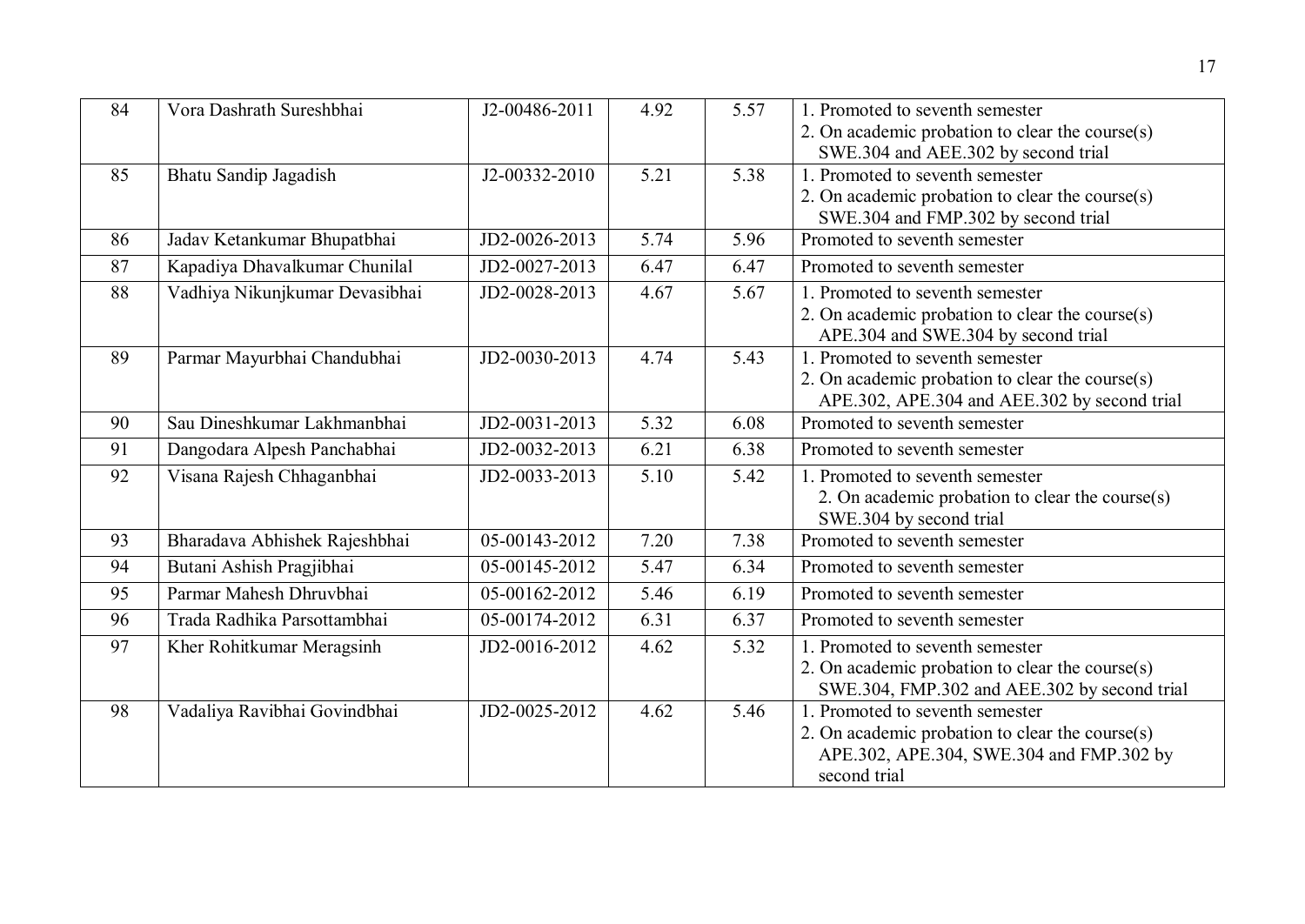| 99  | Dayatar Vishwarathsinh Rambhai | J2-00415-2011 | 3.68 | 5.14 | 1. Not promoted to seventh semester<br>2. On academic probation to clear the course(s)<br>APE.302, APE.304, RE.302, SWE.304, FMP.302<br>and AEE.302 by second trial  |
|-----|--------------------------------|---------------|------|------|----------------------------------------------------------------------------------------------------------------------------------------------------------------------|
| 100 | Kakadiya Bhavya Ashokbhai      | J2-00288-2009 | 4.43 | 5.31 | . Promoted to seventh semester<br>2. On academic probation to clear the course(s)<br>APE.302, APE.304, SWE.302 and FMP.302 by<br>second trial                        |
| 101 | Vaza Mayurkumar Haribhai       | J2-00322-2009 | 5.10 | 5.81 | 1. Promoted to seventh semester<br>2. On academic probation to clear the course $(s)$<br>APE.304 and FMP.302 by second trial                                         |
| 102 | Chudasama Bhavinkumar Rambhai  | JD2-0011-2012 | 4.38 | 5.49 | 1. Promoted to seventh semester<br>2. On academic probation to clear the course $(s)$<br>APE.302, APE.304, SWE.304 and FMP.302 by<br>second trial                    |
| 103 | Tank Pankaj Mansukhlal         | JD2-0007-2011 | 3.45 | 4.93 | 1. Not promoted to seventh semester<br>2. On academic probation to clear the course(s)<br>APE.302, APE.304, SWE.302, SWE.304, FMP.302<br>and AEE.302 by second trial |

 The result of **SEVENTH SEMESTER (Supple.)** of **B.Tech. (Agril. Engg.)** degree course examination conducted by the Junagadh Agricultural University in the month of **June-2015** at College of Agricultural Engineering & Technology, Junagadh is declared as under.

| Seat No. | Name                             | Registration  | G.P.A.          | C.G.P.A.           | <b>REMARKS</b>                        |
|----------|----------------------------------|---------------|-----------------|--------------------|---------------------------------------|
|          |                                  | Number        | obtained        | obtained $(10.00)$ |                                       |
|          |                                  |               | $(10.00)$ basis | basis              |                                       |
|          | Gohel Kaushikbhai Devjibhai      | J2-00423-2011 | 6.63            | 6.29               | $- -$                                 |
|          | Patel Fenilkumar Rajeshbhai      | J2-00450-2011 | 6.56            | 5.82               | $\hspace{0.05cm}$ – $\hspace{0.05cm}$ |
|          | Sangani Gauravkumar Goradhanbhai | J2-00467-2011 | 6.03            | 6.02               | $\overline{\phantom{m}}$              |
| 4        | Jadav Bipinkumar Karabhai        | J2-00350-2010 | 5.97            | 5.62               | $\qquad \qquad -$                     |
|          | Mukesh Sisodiya                  | J2-00364-2010 | 6.43            | 5.78               | $- -$                                 |
| $\sigma$ | Bhalani Abhay Rasikbhai          | JD2-0009-2012 | 6.28            | 5.79               | $\hspace{0.05cm}$ – $\hspace{0.05cm}$ |
|          | Rathod Nayankumar Vinulal        | JD2-0021-2012 | 6.10            | 5.63               | --                                    |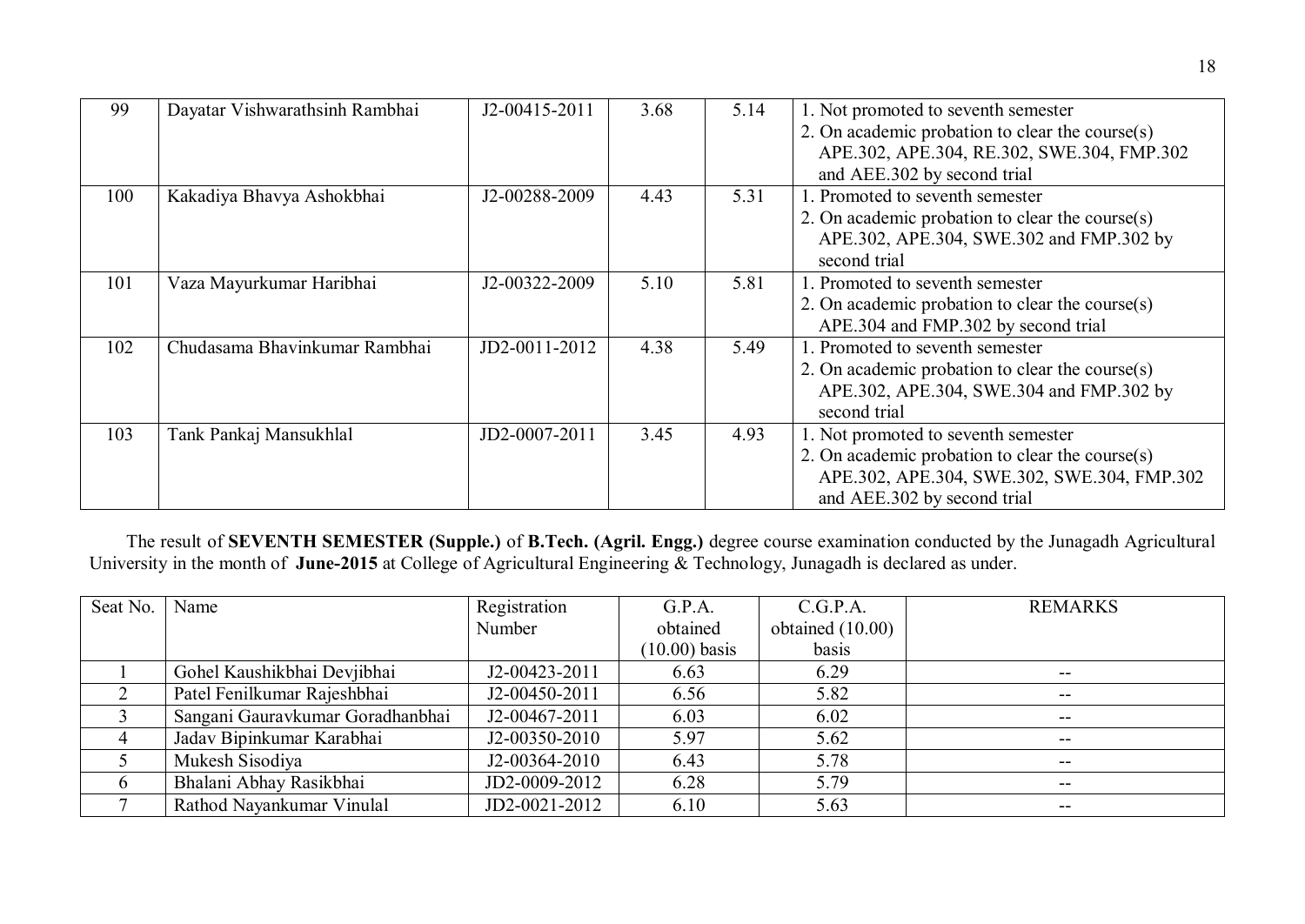**The result of EIGHTH SEMESTER (Regular) of B.Tech. (Agril. Engg.) degree course examination conducted by the Junagadh Agricultural University in the month of June-2015 at College of Agricultural Engineering & Technology, Junagadh is declared as under.**

| <b>Seat No.</b>         | Name                             | <b>Registration Number</b> | G.P.A.<br>obtained<br>$(10.00)$ basis | <b>O.G.P.A.</b><br>obtained $(10.00)$<br>basis | <b>Remarks</b>                      |
|-------------------------|----------------------------------|----------------------------|---------------------------------------|------------------------------------------------|-------------------------------------|
| $\mathbf{1}$            | Achala Jha                       | J2-00407-2011              | 8.62                                  | 8.89                                           | <b>First Class with Distinction</b> |
| $\overline{2}$          | Adroja Ankur Jagdishbhai         | J2-00408-2011              | 7.86                                  | 7.82                                           | <b>First Class with Distinction</b> |
| 3 <sup>1</sup>          | Anuj Kumar Gupta                 | J2-00409-2011              | 8.40                                  | 7.58                                           | <b>First Class with Distinction</b> |
| $\overline{\mathbf{4}}$ | Aviya Mayur Karashanbhai         | J2-00410-2011              | 7.38                                  | 7.02                                           | <b>First Class</b>                  |
| $5\overline{)}$         | Chocha Hardik Bhikhanbhai        | J2-00413-2011              | 8.02                                  | 6.63                                           | <b>First Class</b>                  |
| 6                       | Chotaliya Vaishali Chunilal      | J2-00414-2011              | 7.80                                  | 6.87                                           | <b>First Class</b>                  |
| $\overline{7}$          | Dodiya Hardik Kalubhai           | J2-00419-2011              | 7.06                                  | 6.66                                           | <b>First Class</b>                  |
| 8                       | Fultariya Sagar Bharatbhai       | J2-00420-2011              | 8.00                                  | 6.97                                           | <b>First Class</b>                  |
| $\boldsymbol{9}$        | Gediya Jagrutiben Bhagvanjibhai  | J2-00421-2011              | 7.90                                  | 7.18                                           | <b>First Class</b>                  |
| 10                      | Gohel Kaushikbhai Devjibhai      | J2-00423-2011              | 6.86                                  | 6.36                                           | <b>Second Class</b>                 |
| 11                      | Hirpara Neha Jayantilal          | J2-00426-2011              | 7.80                                  | 7.50                                           | <b>First Class with Distinction</b> |
| 12                      | Jasani Rutuben Mansukhbhai       | J2-00427-2011              | 8.20                                  | 7.36                                           | <b>First Class</b>                  |
| 13                      | Jodhani Yogeshkumar Hansraj      | J2-00429-2011              | 7.30                                  | 7.03                                           | <b>First Class</b>                  |
| 14                      | Kabariya Naval Mukeshbhai        | J2-00430-2011              | 7.06                                  | 6.90                                           | <b>First Class</b>                  |
| 15                      | Kamoya Jaydipkumar Shantilal     | J2-00431-2011              | 7.72                                  | 6.98                                           | <b>First Class</b>                  |
| 16                      | Kanani Nirav Jayantibhai         | J2-00432-2011              | 8.02                                  | 7.11                                           | <b>First Class</b>                  |
| 17                      | Kanzariya Jayesh Yogeshbhai      | J2-00434-2011              | 7.10                                  | 7.08                                           | <b>First Class</b>                  |
| 18                      | Khodifad Bhargavbhai Chitharbhai | J2-00438-2011              | 7.18                                  | 6.80                                           | <b>First Class</b>                  |
| 19                      | Kotadiya Gunjan Ashokbhai        | J2-00439-2011              | 7.14                                  | 6.58                                           | <b>First Class</b>                  |
| 20                      | Malaviya Abhishek Vithalbhai     | J2-00441-2011              | 7.28                                  | 7.94                                           | <b>First Class with Distinction</b> |
| 21                      | Marvaniya Shaileshkumar Bhailal  | J2-00443-2011              | 6.88                                  | 6.11                                           | <b>Second Class</b>                 |
| 22                      | Naghera Ajaykumar Khimabhai      | J2-00446-2011              | 6.40                                  | 6.28                                           | <b>Second Class</b>                 |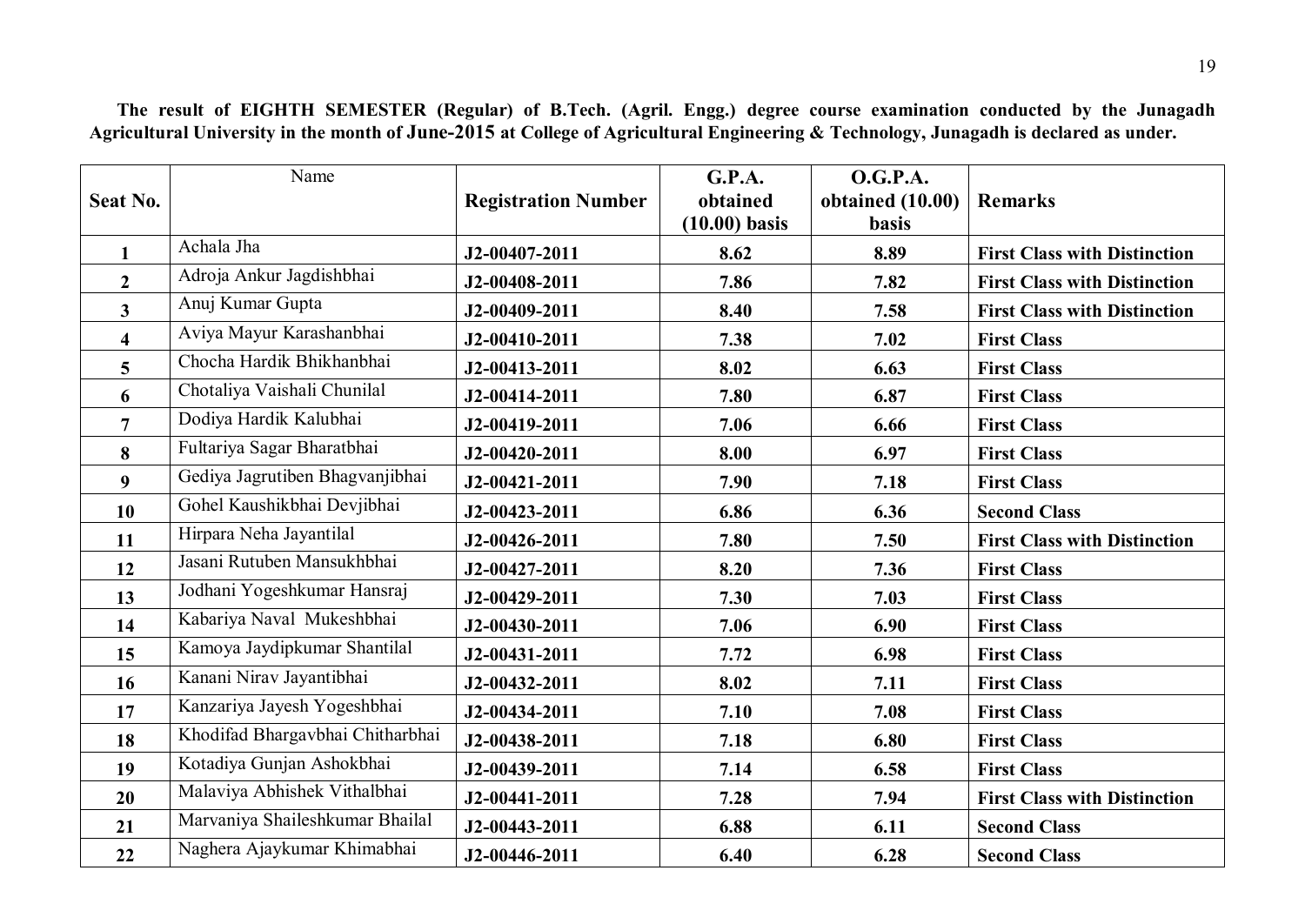| 23 | Palaria Sachin Ganeshbhai       | J2-00448-2011 | 7.60 | 6.20 | <b>Second Class</b>                 |
|----|---------------------------------|---------------|------|------|-------------------------------------|
| 24 | Patel Fenilkumar Rajeshbhai     | J2-00450-2011 | 6.52 | 5.91 | <b>Pass Class</b>                   |
| 25 | Patel Gopalkumar Mansukhbhai    | J2-00451-2011 | 7.80 | 6.51 | <b>First Class</b>                  |
| 26 | Pithiya Nehal Bharatbhai        | J2-00452-2011 | 7.80 | 6.50 | <b>First Class</b>                  |
| 27 | Ponkia Gauray Natvarlal         | J2-00453-2011 | 6.70 | 6.13 | <b>Second Class</b>                 |
| 28 | Poshiya Vishalkumar Jaysukhbhai | J2-00454-2011 | 6.76 | 6.31 | <b>Second Class</b>                 |
| 29 | Prajapati Himanshubhai Babubhai | J2-00455-2011 | 6.92 | 6.39 | <b>Second Class</b>                 |
| 30 | Prem Veer Gautam                | J2-00456-2011 | 8.10 | 7.98 | <b>First Class with Distinction</b> |
| 31 | Raiyani Nikunj Bharatbhai       | J2-00457-2011 | 6.80 | 6.28 | <b>Second Class</b>                 |
| 32 | Rajesh Kumar                    | J2-00458-2011 | 8.48 | 8.31 | <b>First Class with Distinction</b> |
| 33 | Ramoliya Pankaj Haribhai        | J2-00459-2011 | 7.46 | 7.68 | <b>First Class with Distinction</b> |
| 34 | Ramoliya Ravi Keshavlal         | J2-00460-2011 | 7.48 | 7.40 | <b>First Class</b>                  |
| 35 | Sagram Malakiya                 | J2-00464-2011 | 7.04 | 7.01 | <b>First Class</b>                  |
| 36 | Samunder Singh                  | J2-00466-2011 | 8.06 | 7.55 | <b>First Class with Distinction</b> |
|    | Sangani Gauravkumar             |               |      |      |                                     |
| 37 | Goradhanbhai                    | J2-00467-2011 | 6.40 | 6.07 | <b>Second Class</b>                 |
| 38 | Sangani Jinal Babulal           | J2-00468-2011 | 7.08 | 6.85 | <b>First Class</b>                  |
| 39 | Ms.Sarita Choudhary             | J2-00469-2011 | 8.48 | 8.53 | <b>First Class with Distinction</b> |
| 40 | Satasiya Dishaben Harsukhbhai   | J2-00470-2011 | 7.74 | 6.87 | <b>First Class</b>                  |
| 41 | Savalia Bhargav Jayantilal      | J2-00471-2011 | 7.82 | 6.44 | <b>Second Class</b>                 |
| 42 | Savaliya Ritesh Vinodbhai       | J2-00472-2011 | 7.36 | 6.42 | <b>Second Class</b>                 |
|    | Savaliya Sanjaykumar            |               |      |      |                                     |
| 43 | Devchandbhai                    | J2-00473-2011 | 7.32 | 6.49 | <b>Second Class</b>                 |
| 44 | Shah Ravi Natvarlal             | J2-00474-2011 | 7.98 | 7.49 | <b>First Class</b>                  |
| 45 | Shingala Abhishaben Mukeshbhai  | J2-00476-2011 | 8.30 | 8.12 | <b>First Class with Distinction</b> |
| 46 | Thaker Vivek Bharatbhai         | J2-00481-2011 | 7.06 | 6.80 | <b>First Class</b>                  |
| 47 | Vala Bhikhubhai Jesabhai        | J2-00482-2011 | 6.52 | 6.25 | <b>Second Class</b>                 |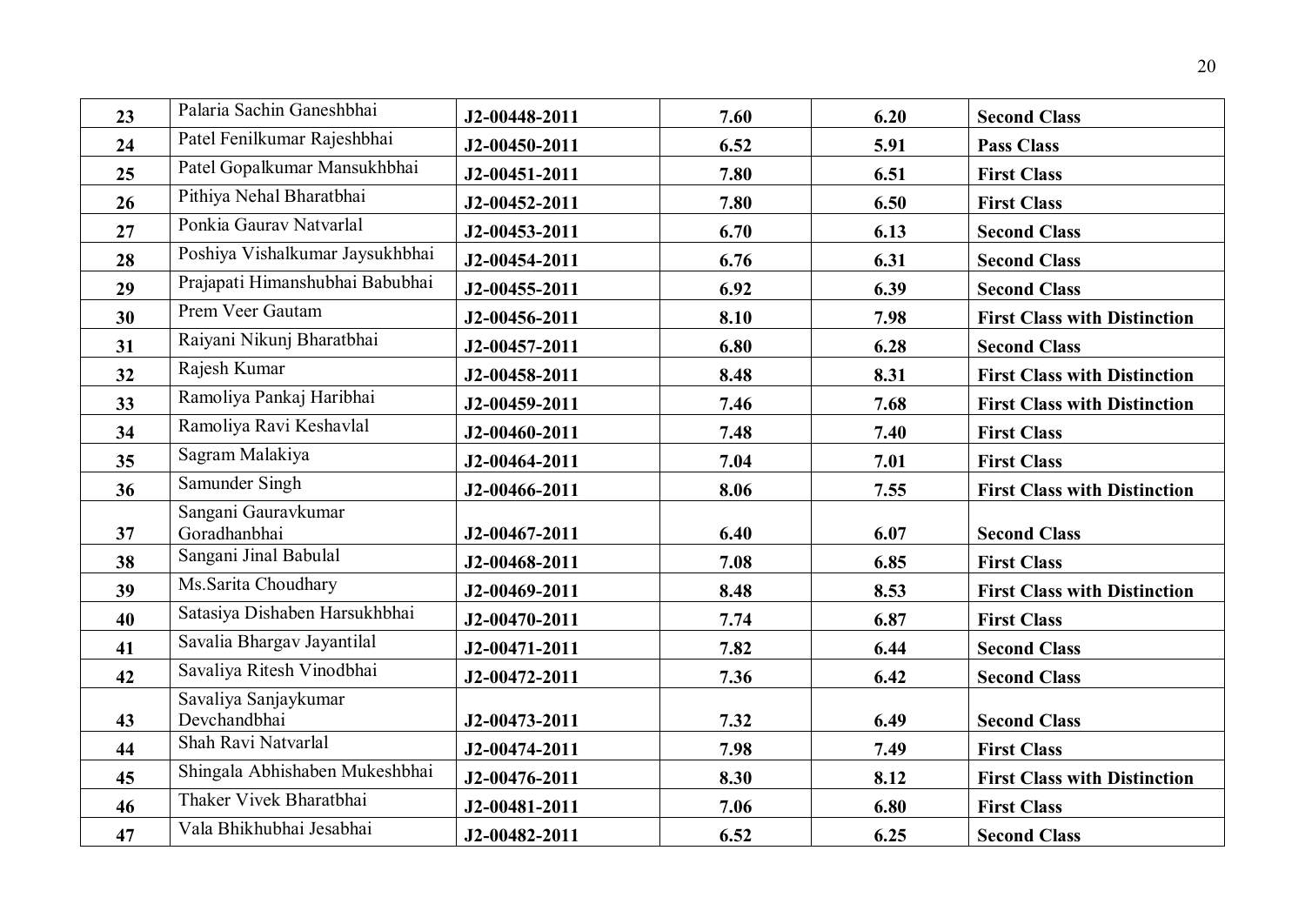| 48 | Vara Lenishaben Jayantilal      | J2-00483-2011 | 7.40 | 6.08 | <b>Second Class</b>                 |
|----|---------------------------------|---------------|------|------|-------------------------------------|
| 49 | Viroja Bhavikkumar Jentibhai    | J2-00484-2011 | 6.92 | 6.66 | <b>First Class</b>                  |
| 50 | Vishnu Anand                    | J2-00485-2011 | 8.64 | 8.41 | <b>First Class with Distinction</b> |
| 51 | Dobariya Denishkumar Laljibhai  | J2-00341-2010 | 6.50 | 5.96 | <b>Pass Class</b>                   |
| 52 | Jadav Bipinkumar Karabhai       | J2-00350-2010 | 6.76 | 5.78 | <b>Pass Class</b>                   |
| 53 | Mahale Chandrakant Yashvantbhai | J2-00360-2010 | 8.04 | 7.10 | <b>First Class</b>                  |
| 54 | Mukesh Sisodiya                 | J2-00364-2010 | 7.16 | 5.96 | <b>Pass Class</b>                   |
| 55 | Ritesh Kumar Ranjan             | J2-00384-2010 | 7.40 | 6.43 | <b>Second Class</b>                 |
| 56 | Rudani Mayur Rameshbhai         | J2-00385-2010 | 7.66 | 6.86 | <b>First Class</b>                  |
| 57 | Tilva Jay Sureshbhai            | J2-00397-2010 | 7.72 | 7.11 | <b>First Class</b>                  |
| 58 | Savaliya Ashish Kantilal        | J2-00388-2010 | 7.06 | 5.98 | <b>Pass Class</b>                   |
| 59 | Parmar Snehalkumar Mansukhbhai  | J2-00372-2010 | 7.32 | 5.95 | <b>Pass Class</b>                   |
| 60 | Baria Anilkumar Vallabhbhai     | JD2-0008-2012 | 6.94 | 6.19 | <b>Second Class</b>                 |
| 61 | Bhalani Abhay Rasikbhai         | JD2-0009-2012 | 6.40 | 5.90 | <b>Pass Class</b>                   |
| 62 | Bhalani Kevinkumar Rasiklal     | JD2-0010-2012 | 6.94 | 6.49 | <b>Second Class</b>                 |
| 63 | Ghosh Ayankumar Pankajkumar     | JD2-0013-2012 | 7.30 | 6.84 | <b>First Class</b>                  |
| 64 | Kalsariya Jagdishbhai Dayabhai  | JD2-0014-2012 | 7.44 | 6.86 | <b>First Class</b>                  |
| 65 | Kapadiya Hiteshkumar Dhirajlal  | JD2-0015-2012 | 6.50 | 6.21 | <b>Second Class</b>                 |
| 66 | Makavana Jagubhai Masaribhai    | JD2-0018-2012 | 7.16 | 6.41 | <b>Second Class</b>                 |
| 67 | Mer Rajeshkumar Narottambhai    | JD2-0019-2012 | 7.82 | 7.21 | <b>First Class</b>                  |
| 68 | Narola Nitinkumar Arvindbhai    | JD2-0020-2012 | 7.42 | 6.53 | <b>First Class</b>                  |
| 69 | Rathod Nayankumar Vinulal       | JD2-0021-2012 | 6.70 | 5.82 | <b>Pass Class</b>                   |
| 70 | Savaliya Nitin Dhirubhai        | JD2-0022-2012 | 7.10 | 6.51 | <b>First Class</b>                  |
| 71 | Solanki Mahendra Bhalabhai      | JD2-0023-2012 | 7.62 | 7.10 | <b>First Class</b>                  |
| 72 | Solanki Mahesh Arvindbhai       | JD2-0024-2012 | 7.56 | 6.55 | <b>First Class</b>                  |
| 73 | Jadav Shaileshkumar Kalubhai    | JD2-0003-2011 | 7.30 | 6.30 | <b>Second Class</b>                 |